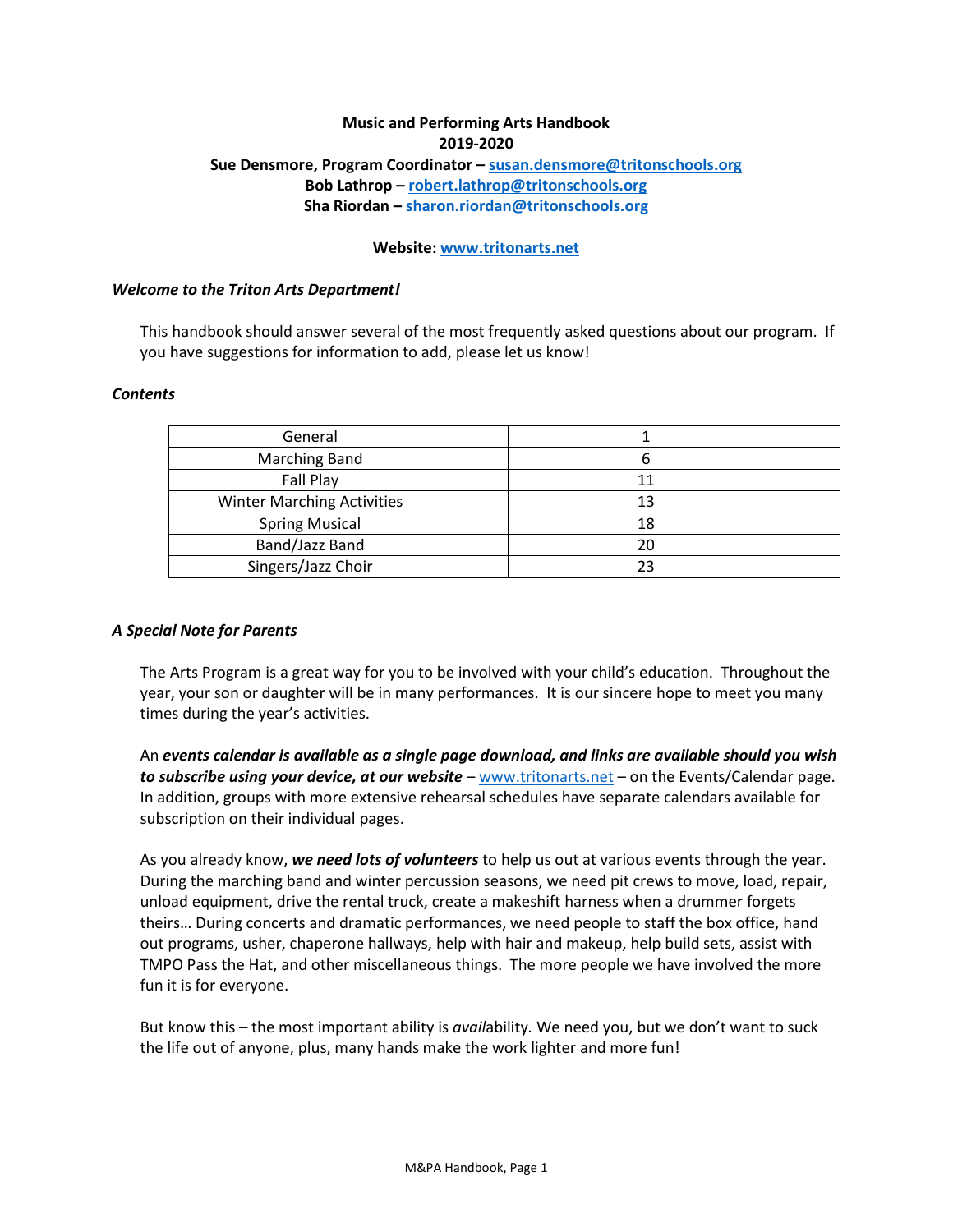There is plenty of room on the pit crew or to help out at the musical – even if you can only make one event. We will take any help you can give, at any time, for as long as you are available. We just encourage you to pitch in – and you'll hopefully have fun and get to know some amazing people!

# **The Triton Music Parents Organization (TMPO)**

Joining in with *the Triton Music Parents Organization (TMPO)* meetings is one way to be involved, have a say in planning, and be right up to speed on all of our events. This organization provides tremendous support for the program through scholarships and awards.

TMPO has provided funds to help with stage drapery and rigging, as well as microphones and lighting. They paid the first year on our leased percussion instruments – the very ones rolled onto fields and floors by pit crews!

To achieve this, TMPO holds several fund raising activities throughout the year, and there are various ways to be involved from helping to chair an event to baking for a concession stand.

Please consider getting involved with TMPO. Meetings are generally the first Thursday of the month at 7:00 PM. Getting involved can help our department, and your child's education, to become a real family affair! TMPO can be found on Facebook by searching Triton Music Parents Organization.

## *Communications*

We make every attempt to be clear and communicate often. Find us on Facebook [\(www.facebook.com/tritonarts\)](http://www.facebook.com/tritonarts) and Twitter [\(www.twitter.com/tritonarts\)](http://www.twitter.com/tritonarts) and the web [\(www.tritonarts.net.](http://www.tritonarts.net/))

For day to day reminders and other general info, we have *text message groups*, with a service called *Remind*. Students who are members of these groups must join these. Parents are welcome and encouraged to join them, as well. (We've noticed that students do not always pass along info in a timely fashion to their parents. ;-O) *Remind* works with any phone, but there are smartphone apps that are excellent!

To subscribe, text the code to 81010. (ONLY the code, including the @ symbol.)

*We would like all members of any instrumental group to join the Concert Band list* **– then if** there is something that applies to all instrumentalists, people can get one message rather than 4.

| Concert Band                | @tritoncon |
|-----------------------------|------------|
| Marching Band               | @tmb112    |
| Jazz Band                   | @tritonja  |
| Winter Percussion and Guard | @twpg112   |

*We would like all members of any vocal group to join the Singers list* – then if there is something that applies to all vocalists, people can get one message rather than 4.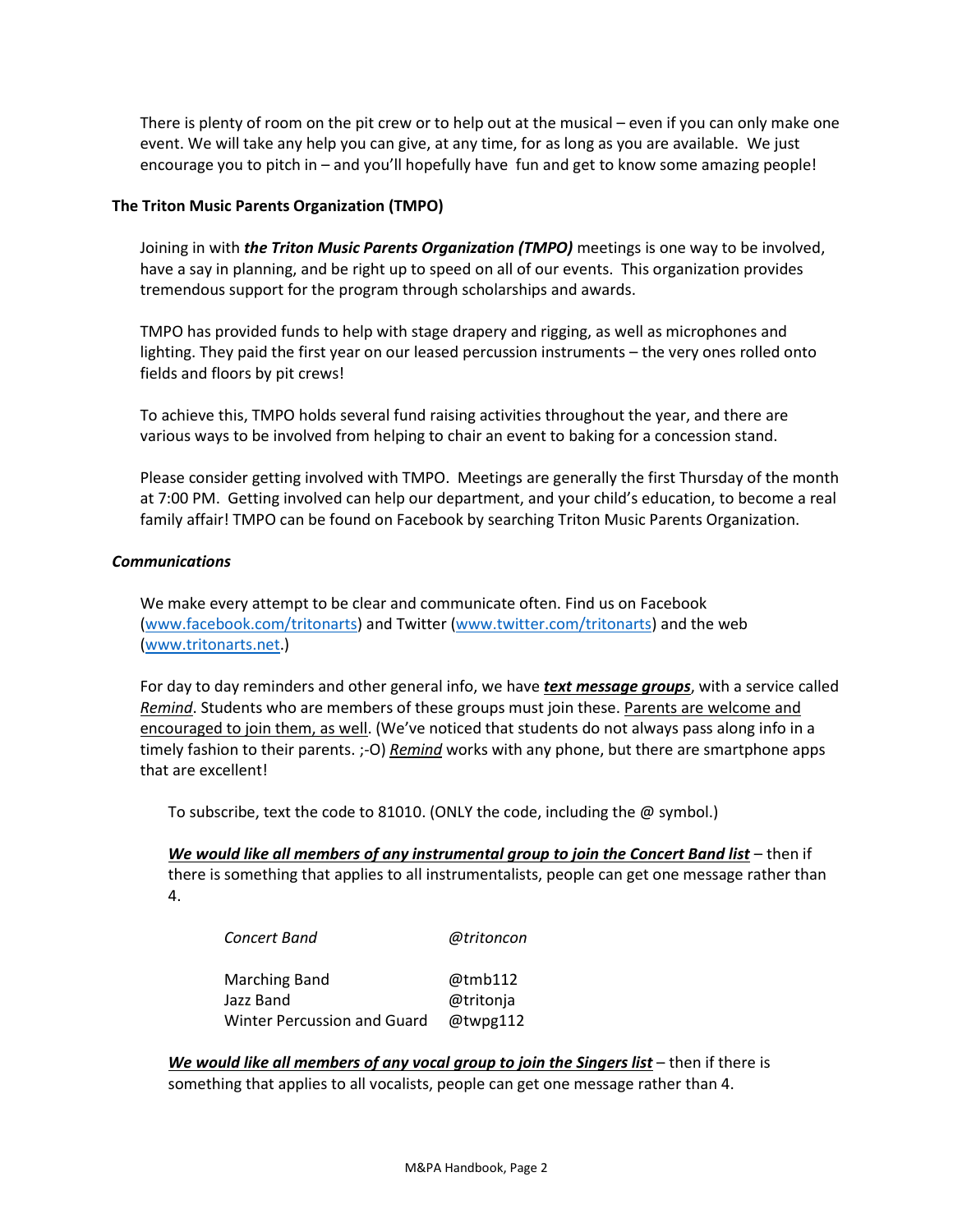| Singers | @tsing112 |
|---------|-----------|
|         |           |

| Jazz Choir    | @tritonjaz |
|---------------|------------|
| Women's Choir | @wocho112  |
| Men's Choir   | @brocho112 |

*Techies* are a separate group, and groups are also set up for *casts when shows are in production* and members of the VTV crew.

| <b>Techies</b>        | @ttechs112 |
|-----------------------|------------|
| Fall Play             | @tfplay112 |
| <b>Spring Musical</b> | @tritonmus |
| VTV                   | @tritonvtv |

Our *website* has a ton of good info, and we strive to keep it up to date: [www.tritonarts.net.](http://www.tritonarts.net/)

If you go to our web site, there is a spot to *subscribe to our weekly newsletter*. It is published via email Monday mornings at 6AM, and contains reminders about what is coming up, deadlines, and news about what has been happening.

# The school's address is:

Triton Regional School Visual & Performing Arts 112 Elm Street Byfield, MA 01922 ATTN: (name)

Phone: (978) 462-8171, (x1130 for Sue Densmore, the Program Coordinator) Fax: (978) 465-6868 Email: [susan.densmore@tritonschools.org](mailto:susan.densmore@tritonschools.org) Remind: suedensmore

# *Attendance Policy*

Members of our group are expected to be at all events, rehearsals, and other activities. This is crucial to each group's success, as each member is a vital part of the overall product. We need you!

Please adjust work schedules to fit our schedule, and we can try to help facilitate car-pooling for those in need of that. Also, please let us know if something comes up or you are running late. We would rather not be wondering if you had a mishap on the way to rehearsal – we want to know you are safe. Family worries about family!

You are able to contact the directors through the Remind groups.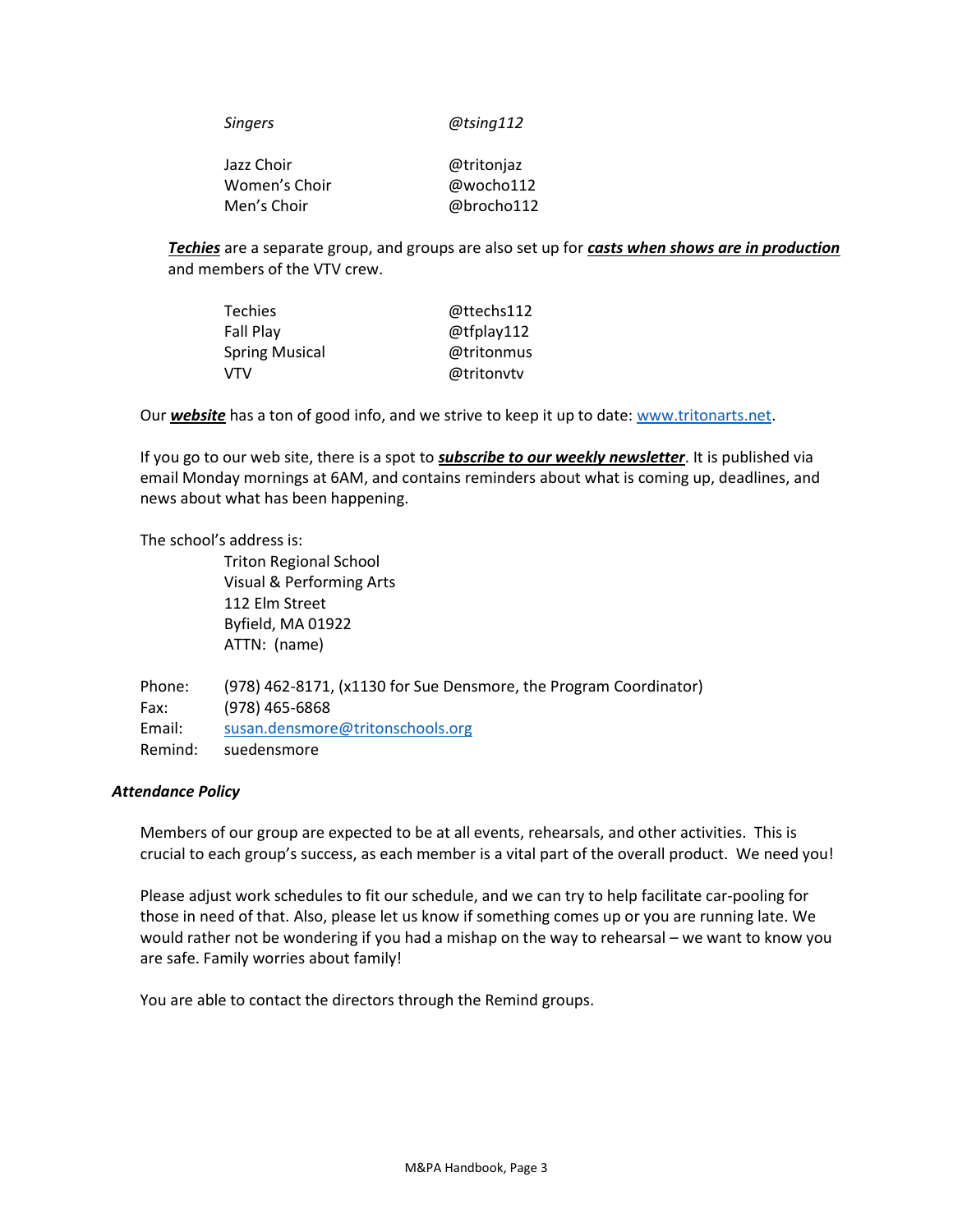## *Awards*

Students can earn awards according to years of participation and outstanding contributions to the program. Awards are not automatic. Students must attend all rehearsals, performances and other mandatory activities of the group(s), and make positive contributions to achieving the group's goals.

Students may also apply for scholarships for lessons and camps (music, dance, drama) in the spring. Awards and scholarships are funded by the Triton Music Parents Organization (TMPO). A complete explanation of the awards program is available in the music office.

Attendance will be figured into considerations about awards and scholarships.

## *Code of Conduct*

You may be aware that as a member of one of our groups you are a representative of our school and our department. Our department members have earned and enjoyed an excellent reputation within our school community and outside it - even receiving complimentary reviews from flight crews or hotel personnel on trips. In general, our members have been considered trustworthy by most of our faculty.

As a result, we have been allowed to do special activities (like sleepovers in the school, and trips, and such) because we have been trusted to be good representatives of Triton at our various events, and to take care of one another and the Triton facilities. Because of your unique position you have a unique responsibility.

Obviously, you should always be on your best behavior, both when you are with our groups and when you are not. Rules and expectations are set forth to help you enjoy your experiences to the fullest, and to avoid the embarrassment and inconvenience which momentary lapses in judgment may bring.

Please make good choices regarding conduct, protocol, and behavior. As students, you should always do your best academically. Work enthusiastically, follow the rules, and treat others with respect, and you will be worthy of respect.

Also, remember that those who must take charge in a school environment or on a school trip are responsible for the safety and well-being of the whole group. This creates some pressure for those people, and making their lives easier is a kindness they will truly appreciate.

### *Travel*

Our performing groups travel to perform in unique and varied locations every other year. We have given concerts on cruise ships and in the park in Salzburg, Austria. We have done festivals in Toronto, Williamsburg, and Montreal. And we have marched down Main Street, USA at Disneyworld in Orlando, Florida. In other years, we have headed to NYC to tour and to catch some great Broadway and Off-Broadway shows.

The *next performance trip* will – pending our accepted audition – take us back to Disney in 2020. We hope everyone will join us. Information needed to sign up is on the website. The per person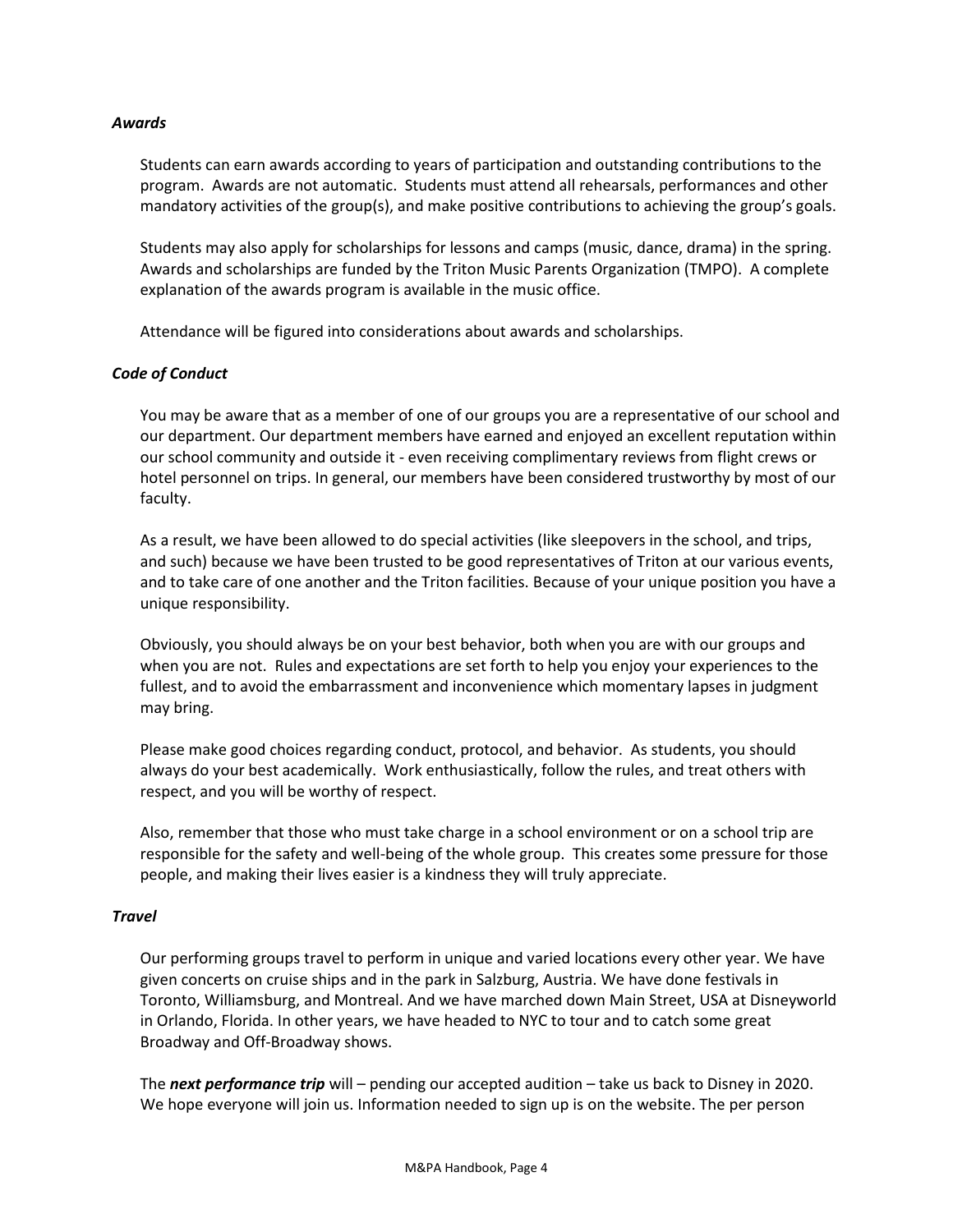price is \$2000. *(We will be fund raising – the band has accepted a parade performance for pay which should knock the first \$25 off the price. Any ideas or matching grants from employers or anything are welcome!)*

## *Lunch/Study Hall Policy*

Students over the years have come to enjoy spending study halls and/or lunch periods in our department's rooms. These times in our rooms are open ONLY to those in the classes of the teacher responsible for that room. Please do not bring guests.

For each time you wish to come to a room, you must get a pass from that teacher.

Passes will be given ONLY for those times a teacher will be physically present in the room. (So, for instance, Sue Densmore's room will never be open for second lunch because she is not there at that time.)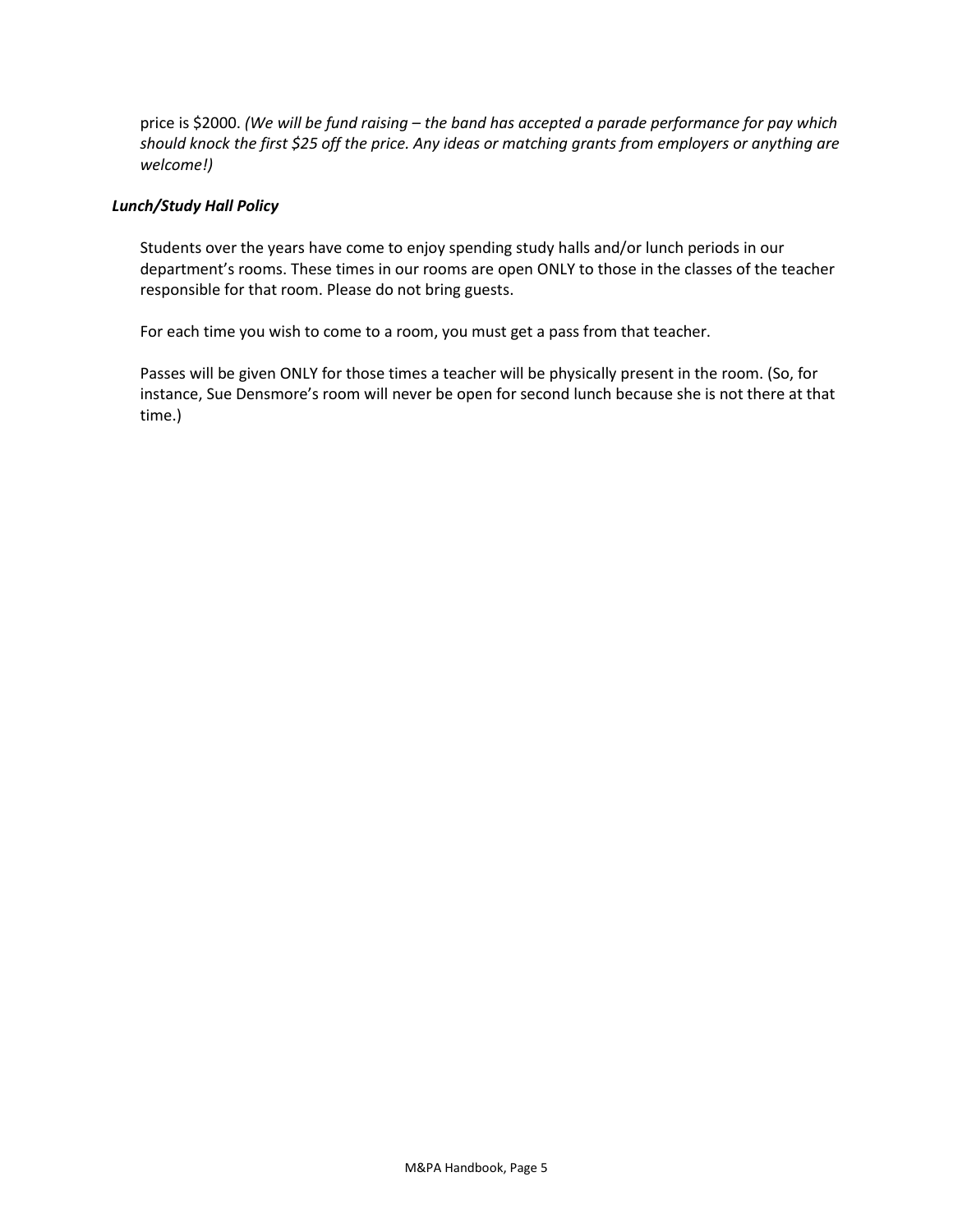# *Marching Band*

In addition to the info in the general section of this handbook, Marching Band has some group specific info people should know.

Please remember to go t[o www.tritonarts.net](http://www.tritonarts.net/) to find the detailed schedule and a calendar you can subscribe to on the Fall Marching page.

# *User Fees*

The Marching Band has a user fee of \$100. Instructions for paying those fees can be found on the Arts website – [www.tritonarts.net.](http://www.tritonarts.net/)

Our registrations and fees are completed through My School Bucks, NOT the same system used by athletics.

- Go to [www.tritonschools.org](http://www.tritonschools.org/)
- On the right hand side, choose "Registrations and Payments"
- Look for "My School Bucks," and click it.
- Find "Marching Band," and add it to your cart.
- Add your student name, and then follow the prompts to pay. (If you are on any kind of fee assistance this will automatically be figured in.)

# *Parents Do The Marching Day*

This is one of the most important days in our schedule, because it is the time we ask the parents to join us for a rehearsal, learn a bit about what the students are doing, meet the staff members spending so much time with your kids, meet one another, and learn about how we run the organization.

It is typically one week after Labor Day – this year, it is September 7 – from 9-12 AM – while the kids are at rehearsal. It takes place rain or shine. Parents and students work together for about an hour, and then the parents have some time to get info and learn what they can do to be involved.

# *Student Leadership*

Marching Band is a great place to help students build leadership capacity. We utilize instrument section leaders to help run rehearsals, Dreamers who serve as squad leaders and holders of general knowledge, and of course Drum Majors and Color Guard Captains who have further leadership responsibility.

"Dreamers" are called that because their job is to dream up activities, help with the nitty gritty of making the group work, and help keep everybody's eyes on our goal – to create an excellent visual and musical package that is pleasing to audiences of all kinds, and to have a bunch of fun while we do it. *Karoline Jacobs, AJ Mariniello, Renee Esber, Marcella Hubbard-Brucher, Cole Erhard, and Sammie Mariniello* are this year's dreamers. **If you have a question or comment, take it to them first.** They will usually have the answers you need.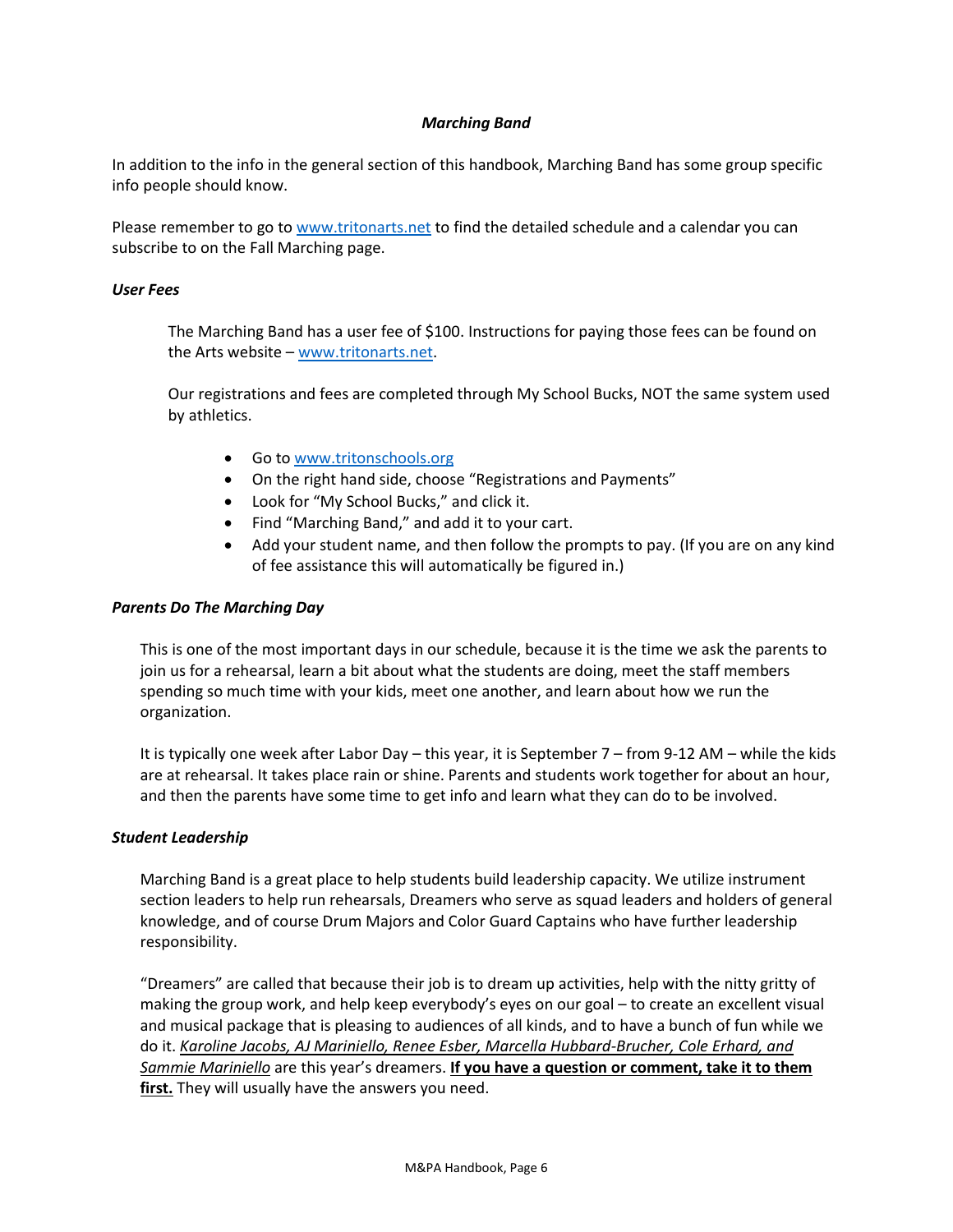Our Drum Majors this season are *Karoline Jacobs and AJ Mariniello*, and our Color Guard Captains are *Marcella Hubbard-Brucher and Renee Esber*.

Section leaders are usually figured out at the beginning of band camp, and are typically senior members of each section.

The Marching Band staff is always on the lookout for people who might become leaders. These are people who show skill, responsibility, and commitment, as well as an ability to work well with others and serve the group's success.

# *Staff*

There are several people who work with our marching groups. *Parents have a chance to meet them on Parents Do The Marching Day* (see schedule for date.)

For the fall, these people are as follows:

Sue Densmore, Director [susan.densmore@tritonschools.org](mailto:susan.densmore@tritonschools.org) Cam Kane, Assistant Director Neil Butler, Visual Coordinator Sam Densmore, Percussion Instructor Liz Butler, Color Guard Instructor Sean Jansen, Drill Instructor Matt Denaro, Percussion Assistant Instructor Josh Heselton, Percussion Assistant Instructor

# *Communication*

Since Remind has changed the structure of their free accounts (and it is not possible to have an individual paid account,) we are communicating more and more through the Band app.

The band app offers a "one stop shop" for information, files, the calendar, itineraries and maps, and – one of the best things – a place for sharing photos and videos with our group that you can then save to your own device. Scan this code to join:



We do still have a Remind group for the moment. To join, text @tmb112 to 81010.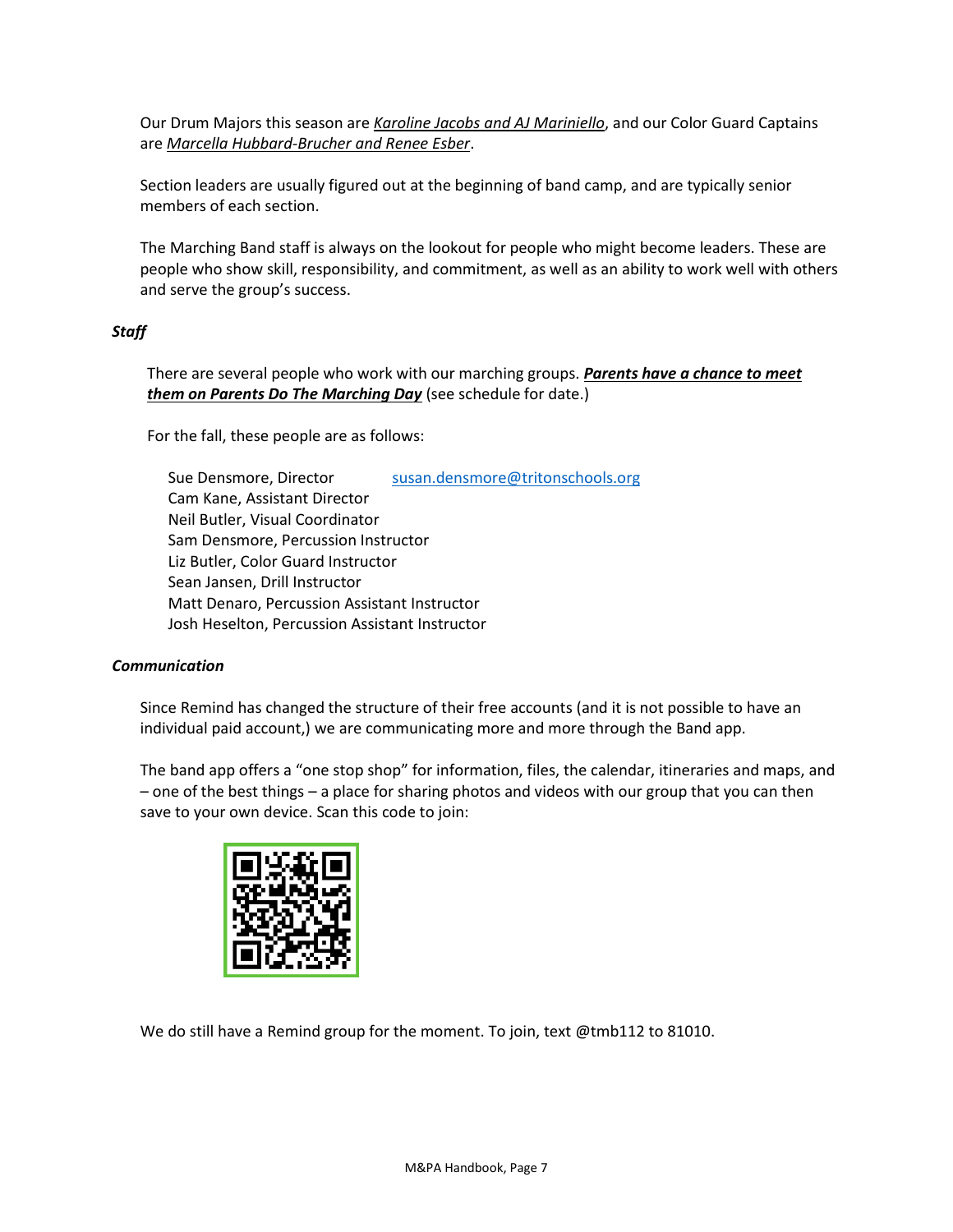In general, ALL contact should come through Sue Densmore, Director. Email [\(susan.densmore@tritonschools.org\)](mailto:susan.densmore@tritonschools.org) or Band or Remind (suedensmore) would be best, but she can also be found on other messaging apps as suedensmore (WhatsApp, Signal, Telegram.)

Anyone in grades 9-12 who plays an instrument should also join the Concert Band group: Text @tritoncon to 81010. We would like you to play with us in concert!

Remind works with any phone via SMS. There are also smartphone apps, which are excellent, and it can be accessed on the web at www.remind.com.

# *Pit Crew*

The *Pit Crew is absolutely essential* to the band's success. In fact, there are times when the Pit Crew is more important than the band director.

The MORE the MERRIER on the Pit Crew – and no matter what level of commitment you can make, we can use you. We have stuff to move and keep in working order, and we need all the hands we can get.

Deb and Anthony Mariniello are heading up the Pit Crew, and *we use a special communication tool called Slack*.

*Slack is an excellent team communication tool*, and very easy to use. It works on any smart phone or computer or on the web. TMPO has used Slack to great effect for the last few years, and it is the TMPO "team" you'll be joining, so when it comes up – on your phone or on the web – you might see other "channels" besides Fall-Pit-Crew that you want to join. Conversations are searchable, we can share photos and files, and there is an app I can integrate to create and collect RSVPs for our events.

We will have a *pit crew signup at Parents Do the Marching Day*. Once Sue has your email addresses, she will send invitations, and you will be able to follow prompts to sign up.

Remember your username and password, and download the app if you have a smartphone, and voila – you will have all the info at your fingertips.

*One small caution/netiquette thing*: *Avoid answering every text if all you have to say is "ok," or "got it." On this platform, everyone in a channel gets every message anyone sends, and those "thank you" or "ok" messages only serve to ping phones but are not very useful – no offense. I know people are only trying to be polite.*

### *Instrument/Uniform/Equipment Care*

All members of the group(s) are expected to care for instruments, uniforms, and equipment properly.

Instruments should be kept clean and swabbed out, and dried off. Reed players should have at least two reeds ready to go at all times. Brass players should have valve oil on hand. Percussionists really should own a set of sticks and mallets, but we do have those things at school. They must be kept in stick and mallet bags.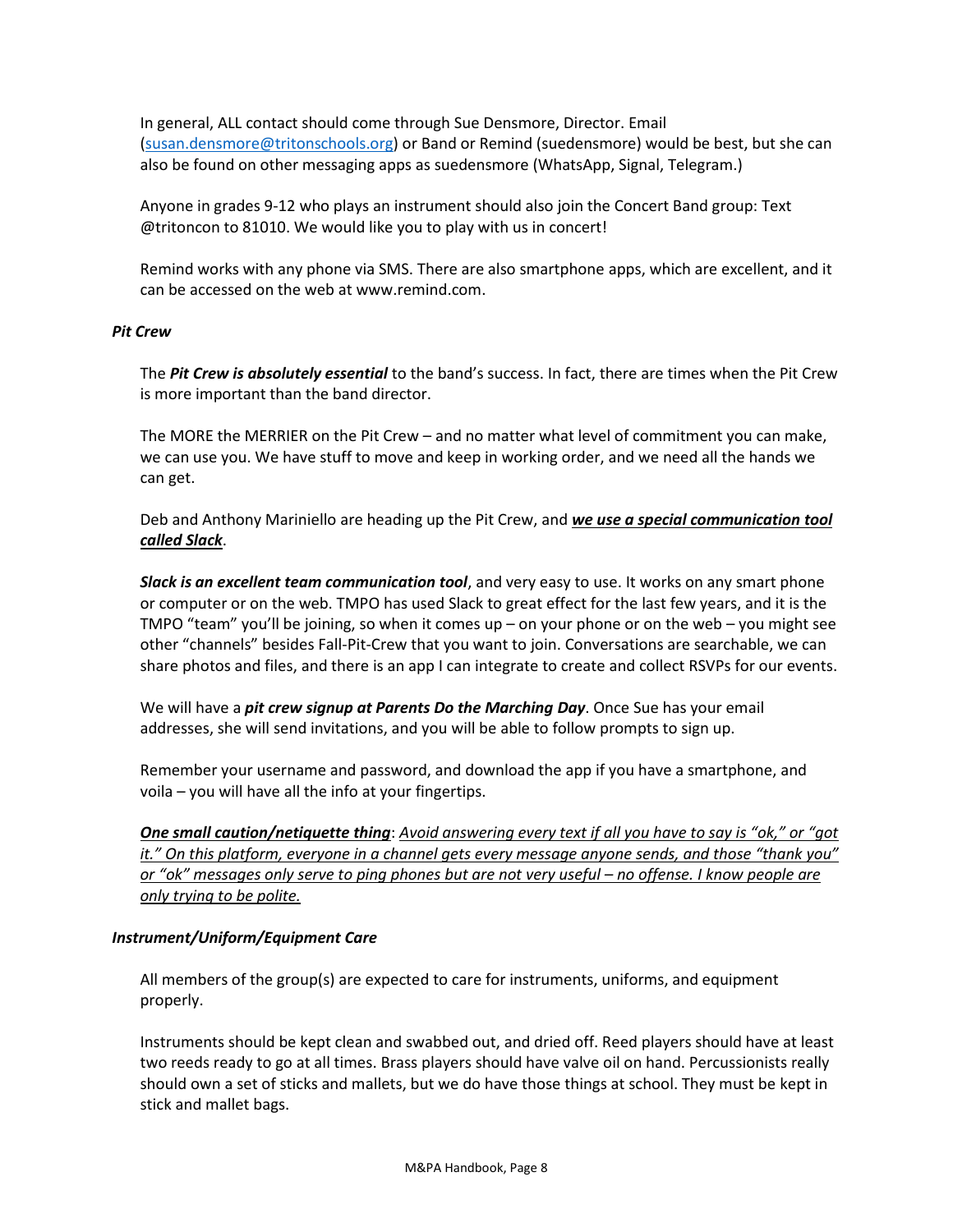Members will be issued uniforms, but will be asked to get shoes (THROUGH US AT SCHOOL – the shoes are specific,) black socks, and/or undergarments (which applies to color guard.)

Band Uniforms should be kept clean and hanging up. These \$400 items (which take six months to replace) require dry cleaning, and this should be done at least twice a year – after the Newburyport Santa Parade, and again after Memorial Day.

Color Guard uniforms should also be kept clean and pressed and hung up, washed regularly, etc.

Flags, rifles, props, sound system, mics – all of our stuff – needs to be coiled/folded/covered/stowed properly after every rehearsal. We are short on space, and seem to collect more props as the years go by. PLEASE make sure things get put where they go!

### *Homework: PRACTICE*

You have a standing, every single night, homework assignment in this group.

Practice. For at least 15 minutes every day, spend time working on our music. Go to the parts you don't know as well and practice them.

If everyone in our group does this, we will be more successful more quickly, and can get to fine tuning and expressive ideas that take coordination and rehearsal time to perfect.

This group will be only as good as the person who practices least. One person can hold the entire group back, and make the performance less successful. Don't let that be you.

### *Where's the Show?*

Shows are at various places, and are listed on schedules/calendars and the main marching pages once we are registered.

As each show approaches – sometimes as late as the week of the show – we are assigned our performance times, and I open the individual show page with maps and addresses and itineraries – which I also email and post on the Remind group.

Shows have an admission charge of between \$8 and \$15, depending on the season and the show. Members of the band, staff, and Pit Crew are all admitted free of charge.

There are concessions sold at each show, as well, and students should bring some money to take advantage of that. If they would rather carry their own food they can, but please be nut free.

### *What Do I Bring?*

For rehearsal: good footwear (no sandals or flip flops,) water, sunscreen, bug spray (and more bug spray,) music, instrument, weather appropriate clothing and layers in case the temp will drop.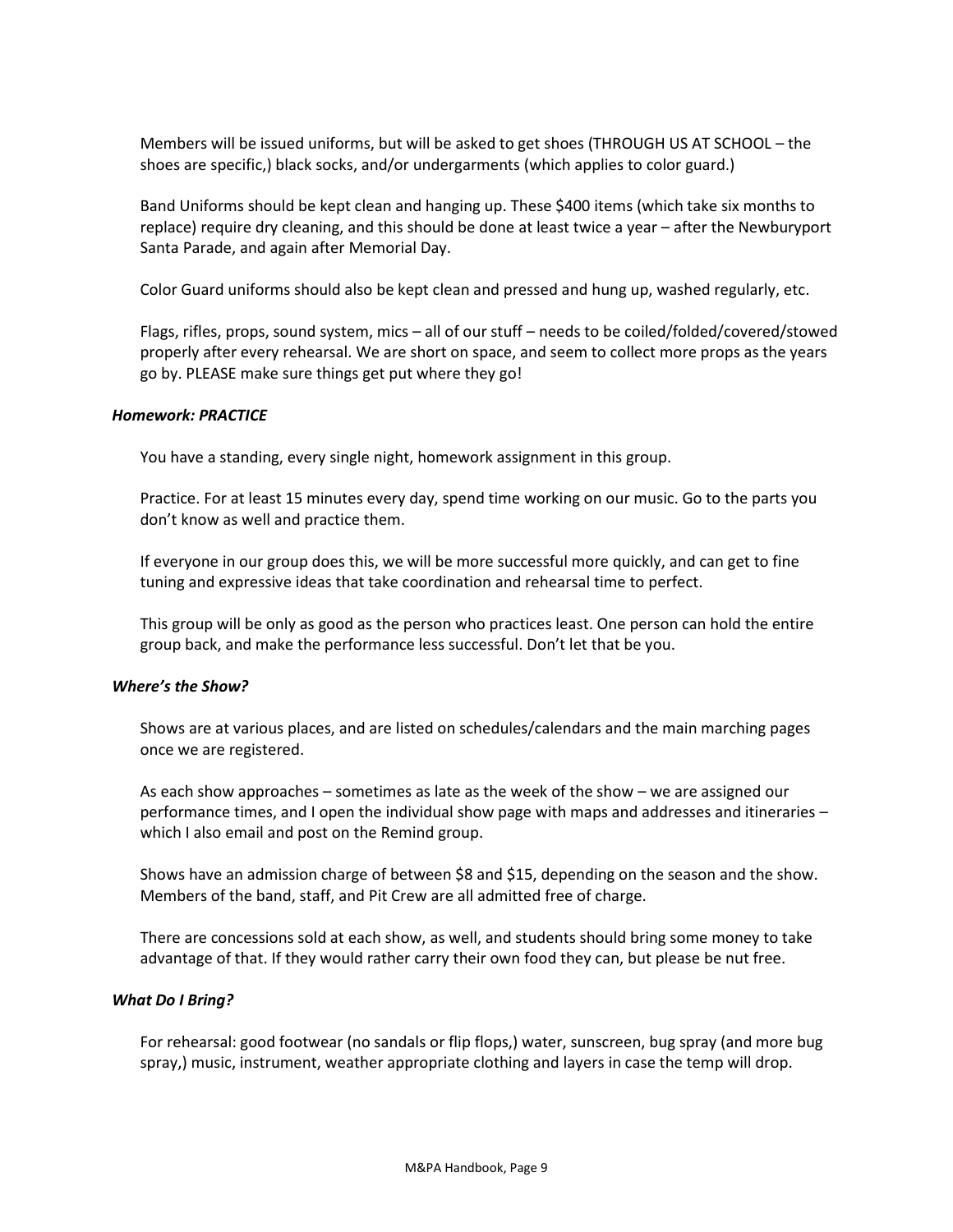For shows: uniform, instrument, wear shorts and t-shirts (or underarmour on colder days) under uniforms, a change of clothes for after the performance (hence wearing stuff under the uniform,) money for concessions, layers in case the temp will drop.

And a smile. Always a smile!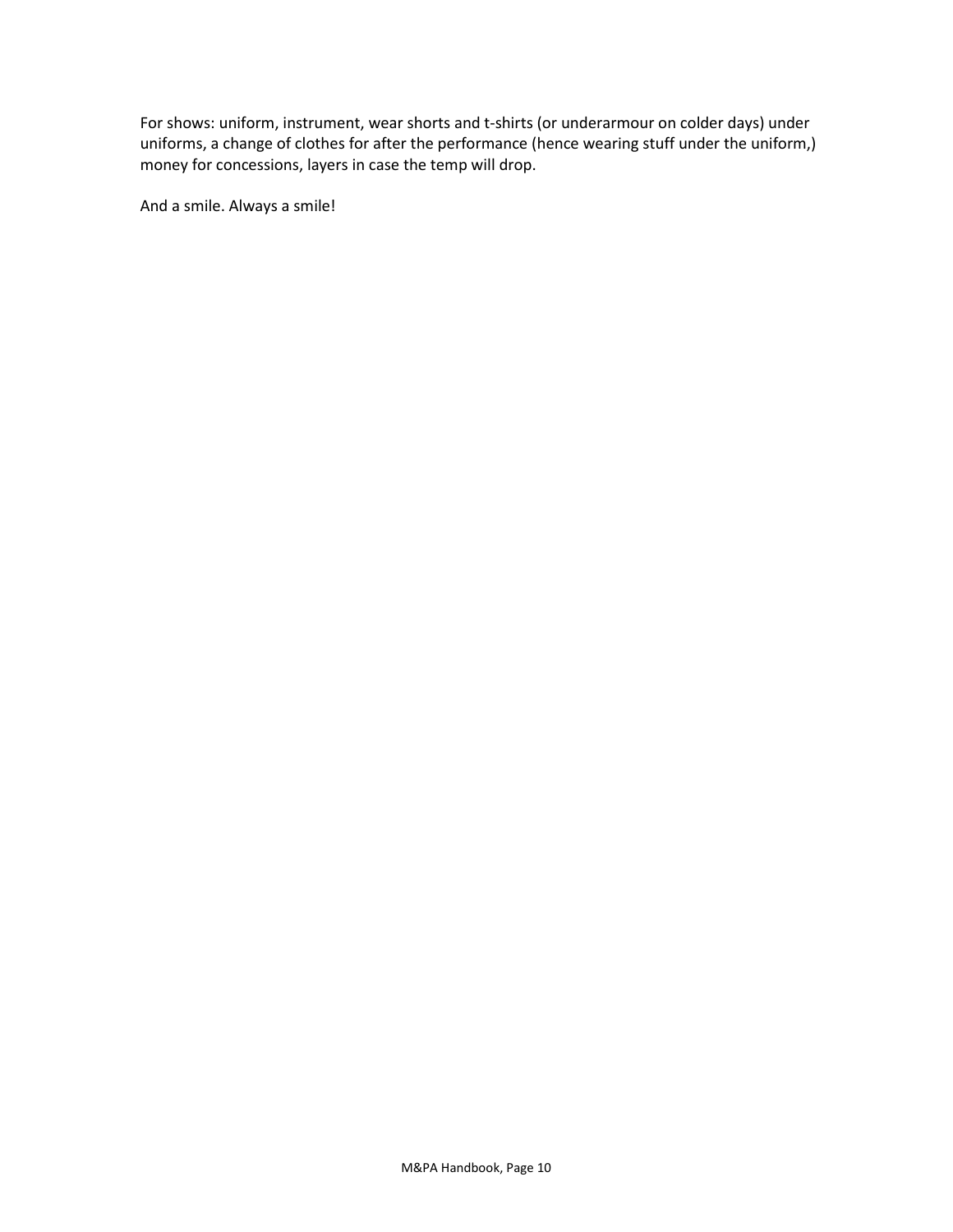# *Fall Play*

## *(Production dates: December 5, 6, 7, 2019)*

In addition to the info in the general section of this handbook, the Fall Play has some group specific info people should know.

Please remember to go t[o www.tritonarts.net](http://www.tritonarts.net/) to find the detailed schedule and a calendar you can subscribe to by hovering your mouse over "Drama" and choosing "Fall Play."

#### *User Fees*

The Fall Play has a user fee of \$50. Instructions for paying those fees can be found on the Arts website – [www.tritonarts.net.](http://www.tritonarts.net/)

Our registrations and fees are completed through My School Bucks, NOT the same system used by athletics.

- Go to [www.tritonschools.org](http://www.tritonschools.org/)
- On the right hand side, choose "Registrations and Payments"
- Look for "My School Bucks," and click it.
- Find "Fall Play," and add it to your cart.
- Add your student name, and then follow the prompts to pay. (If you are on any kind of fee assistance this will automatically be figured in.)

## *Staff*

There are several people who work with our productions.

For the fall play, these people are as follows:

Sha Riordan, Director [sharon.riordan@tritonschools.org](mailto:sharon.riordan@tritonschools.org) Lisa Johnson, Costumer Neil Butler, Set Design/Construction TBD, Tech Design

In general, ALL contact should come through Sha Riordan, Director. Email would be best.

Reminder: To join our Remind group: Text @tfplay112 to 81010.

Remind works with any phone via SMS. There are also smartphone apps which are excellent, and it can be accessed on the web at [www.remind.com.](http://www.remind.com/)

### *Student Leadership*

Our productions allow for students to work in the cast or backstage, but we also have a Stage Manager for each production. The Stage Manager will be appointed before the production begins. That person will be an admin on the text group, and most of the messages to that group will come from them.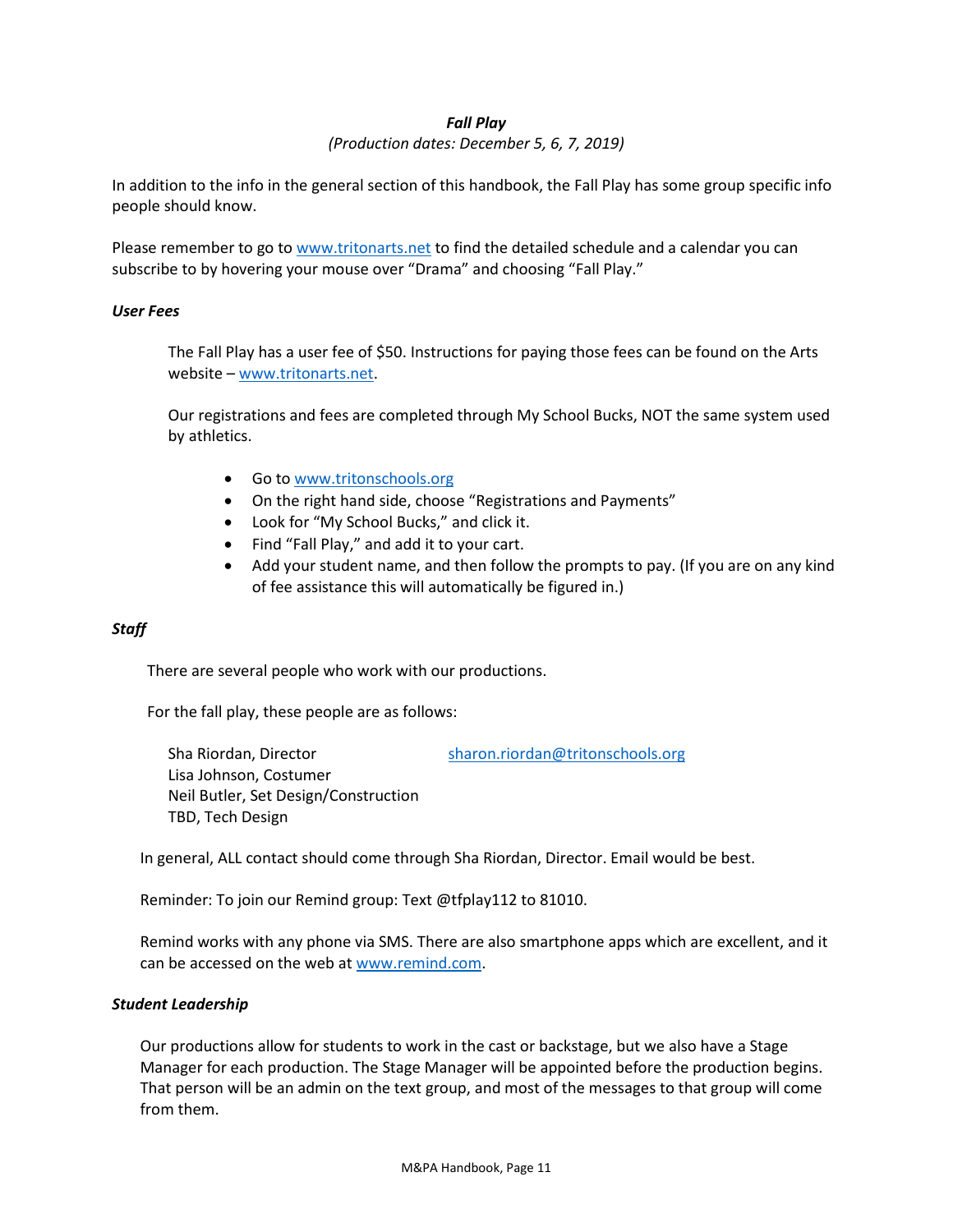## *Schedule*

Though the overall structure of the schedule is posted on the calendar, we have a Call Board outside A205 in the drama hallway that gives more specifics.

All members of the production should check that board often to get the detailed plan for the week's schedules – who is called, when, what scenes are being covered, etc. Information will also be posted there about costuming.

Cast members may be responsible for acquiring character shoes. Specific information is posted on the Call Board. Reminders are sent to the text group.

### *Rehearsal Protocol*

Not all cast members are called to all rehearsals. When you are called, there are some things to keep in mind.

- We may not be rehearsing your scene right away. If this is the case, please take the time to study lines, or do homework. Please do not use this as an opportunity to sit in the house or backstage and socialize – this is disruptive to the other items being rehearsed that day.
- Wear comfortable clothes and character shoes (as soon as you have them) so you can get used to moving around in the right footwear.
- No phones on stage or back stage.
- No chewing gum on stage or back stage.
- Please clean up after yourself in the auditorium. As a public space, it gets used for things other than our classes and rehearsals.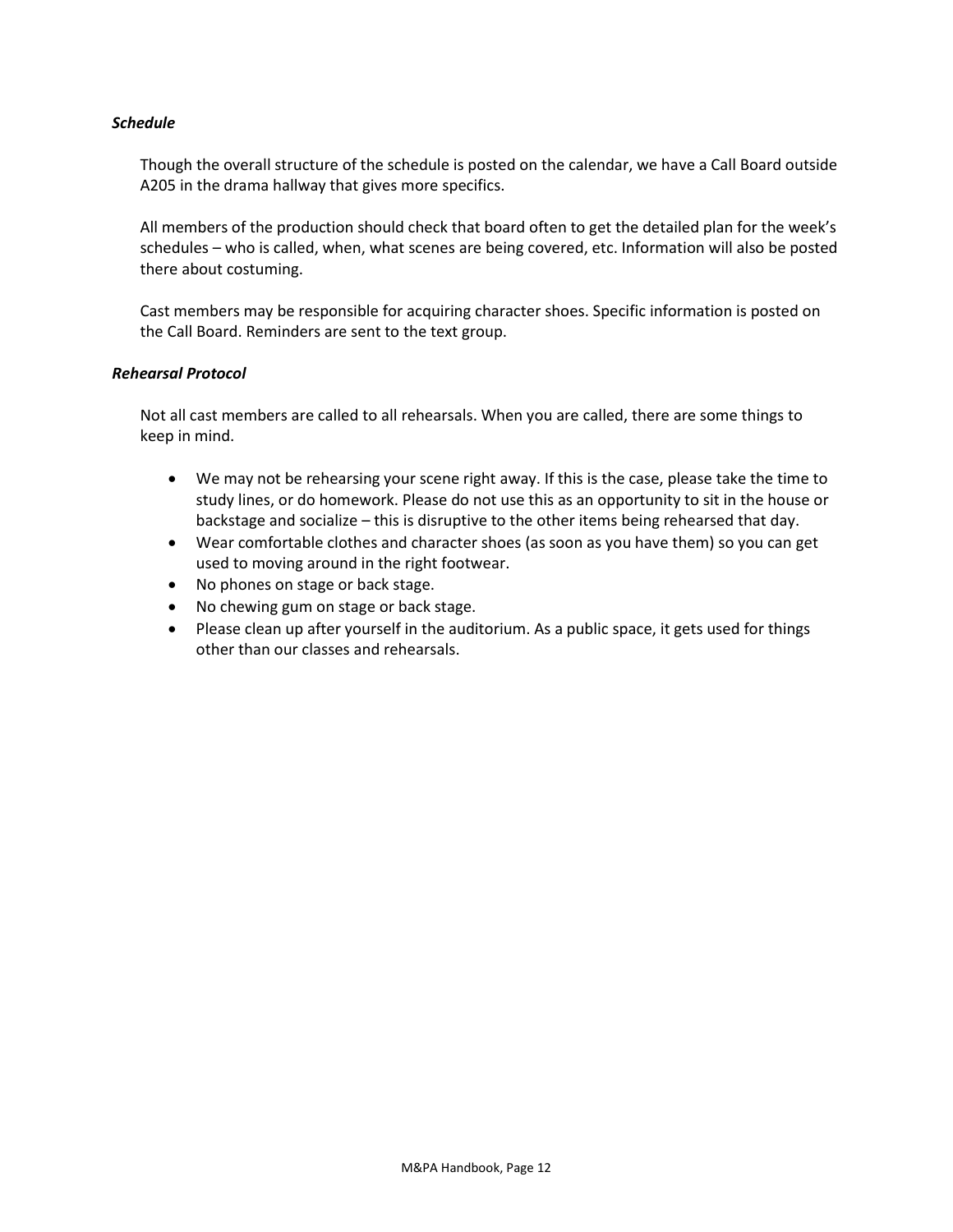# *Winter Marching Groups*

In addition to the info in the general section of this handbook, Winter Percussion and Winter Guard have some group specific info people should know.

Please remember to go t[o www.tritonarts.net](http://www.tritonarts.net/) to find the detailed schedule and a calendar you can subscribe to on the Winter Marching page.

# *Initial Info Meeting*

Before the season starts, we hold an informational meeting for all those interested in joining the Winter Percussion and Winter Guard groups. At this meeting, we hand out schedules, talk about the season, kick off our major fundraiser, answer questions, and let students begin experimenting with instruments/equipment.

## *User Fees*

The Winter Marching groups have a user fee of \$100. Instructions for paying those fees can be found on the Arts website – [www.tritonarts.net.](http://www.tritonarts.net/)

Our registrations and fees are completed through My School Bucks, NOT the same system used by athletics.

- Go to [www.tritonschools.org](http://www.tritonschools.org/)
- On the right-hand side, choose "Registrations and Payments"
- Look for "My School Bucks," and click it.
- Find "Winter Marching," and add it to your cart.
- Add your student name, and then follow the prompts to pay. (If you are on any kind of fee assistance this will automatically be figured in.)

# *Student Leadership*

We utilize instrument section leaders to help run rehearsals, and Winter Guard Captains who have further leadership responsibility.

Our Winter Guard Captains are Renee Esber and Karoline Jacobs.

Section leaders are usually figured out at the beginning of the season and are typically senior members of each section.

The staff is always on the lookout for people who might become leaders. These are people who show skill, responsibility, and commitment, as well as an ability to work well with others and serve the group's success.

# *Staff*

There are several people who work with our marching groups. *Parents have a chance to meet them at the initial info meeting* (see schedule for date.)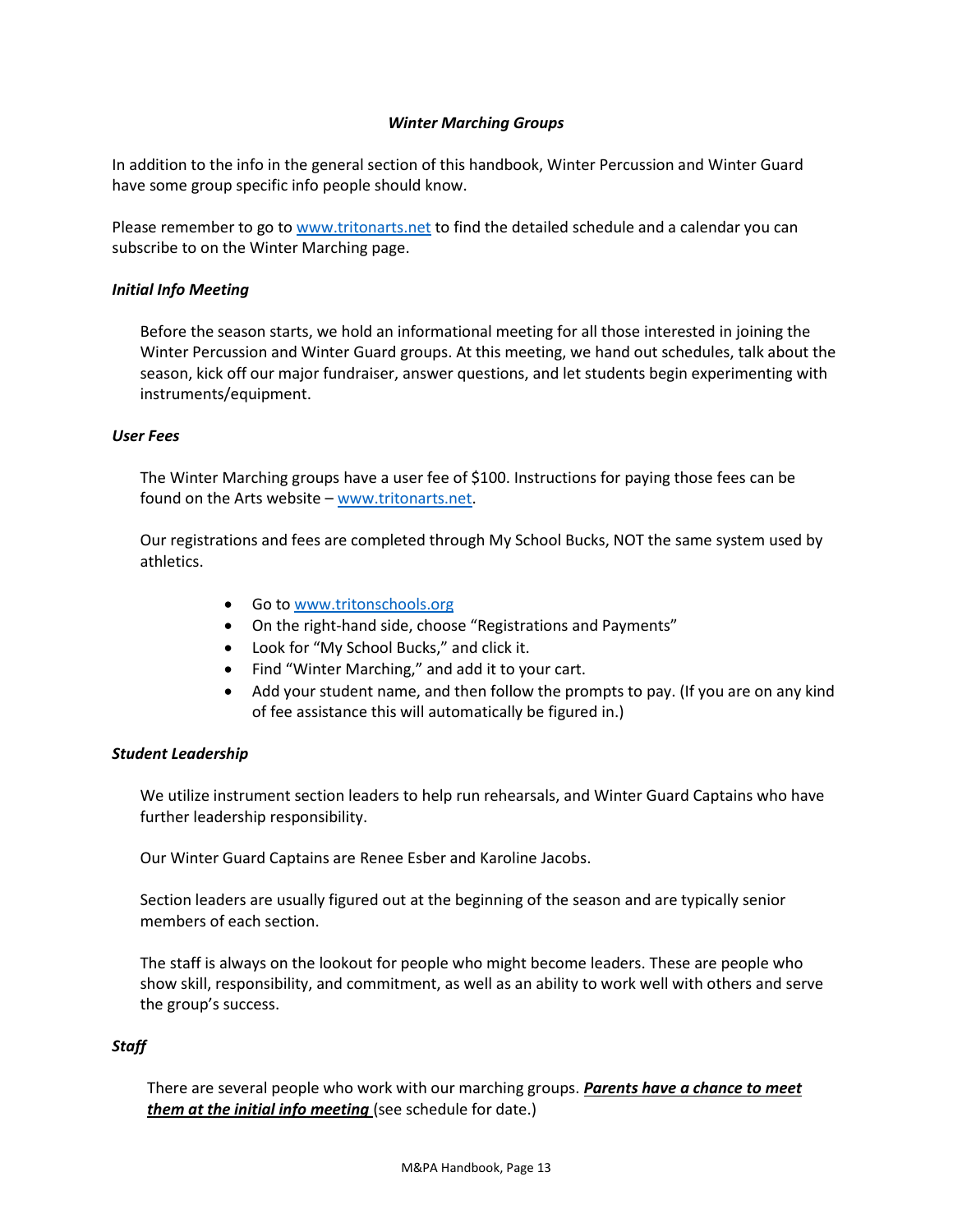For the winter, these people are as follows:

| Percussion                                                                   | Guard                                      |  |
|------------------------------------------------------------------------------|--------------------------------------------|--|
| Sam Densmore, Percussion Instructor                                          | Liz Butler, Guard Instructor               |  |
| $(617)$ 875-4535                                                             | (978) 580-0695                             |  |
| Neil Butler, Visual Design and instruction                                   | Neil Butler, Visual Design and instruction |  |
| Matt Denaro, Percussion Assistant Instructor                                 | Laura Johnson, Guard Assistant Instructor  |  |
|                                                                              |                                            |  |
| Sue Densmore, Director (susan.densmore@tritonschools.org) (Admin items only) |                                            |  |

# *Communication*

In general, please address day to day communications to the group instructor (Sam or Liz.)

Since Remind has changed the structure of their free accounts (and it is not possible to have an individual paid account,) we are communicating more and more through the Band app.

The band app offers a "one stop shop" for information, files, the calendar, itineraries and maps, and – one of the best things – a place for sharing photos and videos with our group that you can then save to your own device.

Scan this code to join Winter GUARD:



Scan this code to join Winter PERCUSSION:



We do still have a Remind group for the moment. To join our Remind group: Text @twpg112 to 81010.

Anyone in grades 9-12 who plays an instrument with our regular groups should also be part of the Concert Band group: Text @tritoncon to 81010. We want you to play with us in concert!

Remind works with any phone via SMS. There are also smartphone apps which are excellent, and it can be accessed on the web at www.remind.com.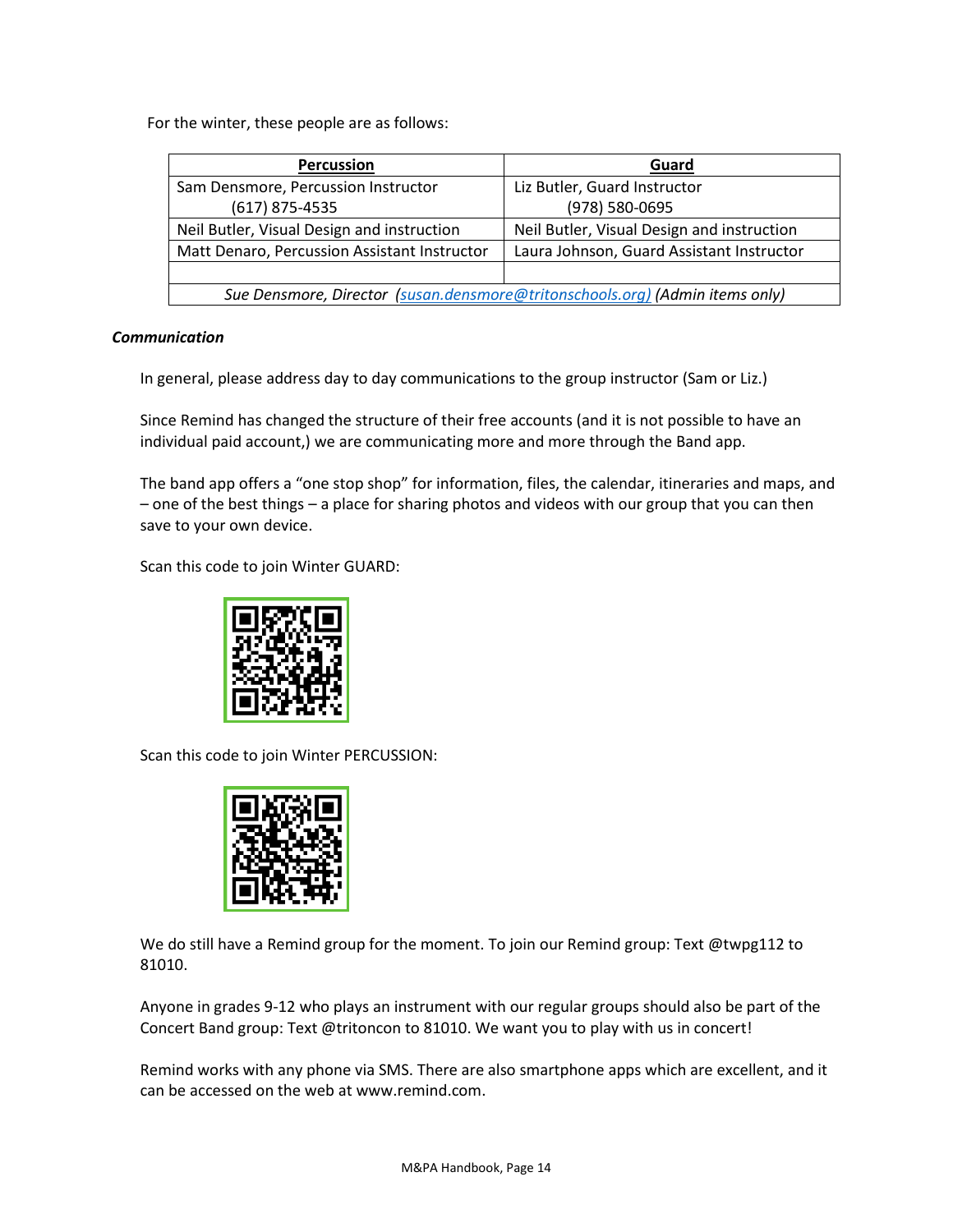## *Pit Crew*

The *Pit Crew is absolutely essential* to our groups' success.

The MORE the MERRIER on the Pit Crew – and no matter what level of commitment you can make, we can use you. We have stuff to move and keep in working order, and we need all the hands we can get.

## *We are going to be using a communication tool called Slack*.

*Slack is an excellent team communication tool*, and very easy to use. It works on any smart phone or computer or on the web. TMPO has used Slack to great effect for the last few years, and it is the TMPO "team" you'll be joining, so when it comes up – on your phone or on the web – you might see other "channels" besides Fall-Pit-Crew that you want to join. Conversations are searchable, we can share photos and files, and there is an app I can integrate to create and collect RSVPs for our events. Please jump in and try it out.

We will have a *pit crew signup at the initial info meeting.* Once Sue has your email addresses, she will send invitations, and you will be able to follow prompts to sign up.

Remember your username and password, and download the app if you have a smartphone, and voila – you will have all the info at your fingertips.

*One small caution/netiquette thing*: *Avoid answering every text if all you have to say is "ok," or "got it." On this platform, everyone in a channel gets every message anyone sends, and those "thank you" or "ok" messages only serve to ping phones but are not very useful – no offense. I know people are only trying to be polite.*

### *Instrument/Uniform/Equipment Care*

All members of the group(s) are expected to care for instruments, uniforms, and equipment properly.

Instruments should be kept clean and dried off. Percussionists really should own a set of sticks and mallets, but we do have those things at school. They must be kept in stick and mallet bags.

Members will be issues uniforms, but will be asked to get shoes (THROUGH US AT SCHOOL – the shoes are specific,) socks, and/or undergarments (which applies to color guard.)

Uniforms should also be kept clean and pressed and hung up, washed regularly, etc.

Flags, rifles, floors, props, sound system, mics – all of our stuff – needs to be coiled/folded/covered/stowed properly after every rehearsal. We are short on space, and seem to collect more props as the years go by. PLEASE make sure things get put where they go!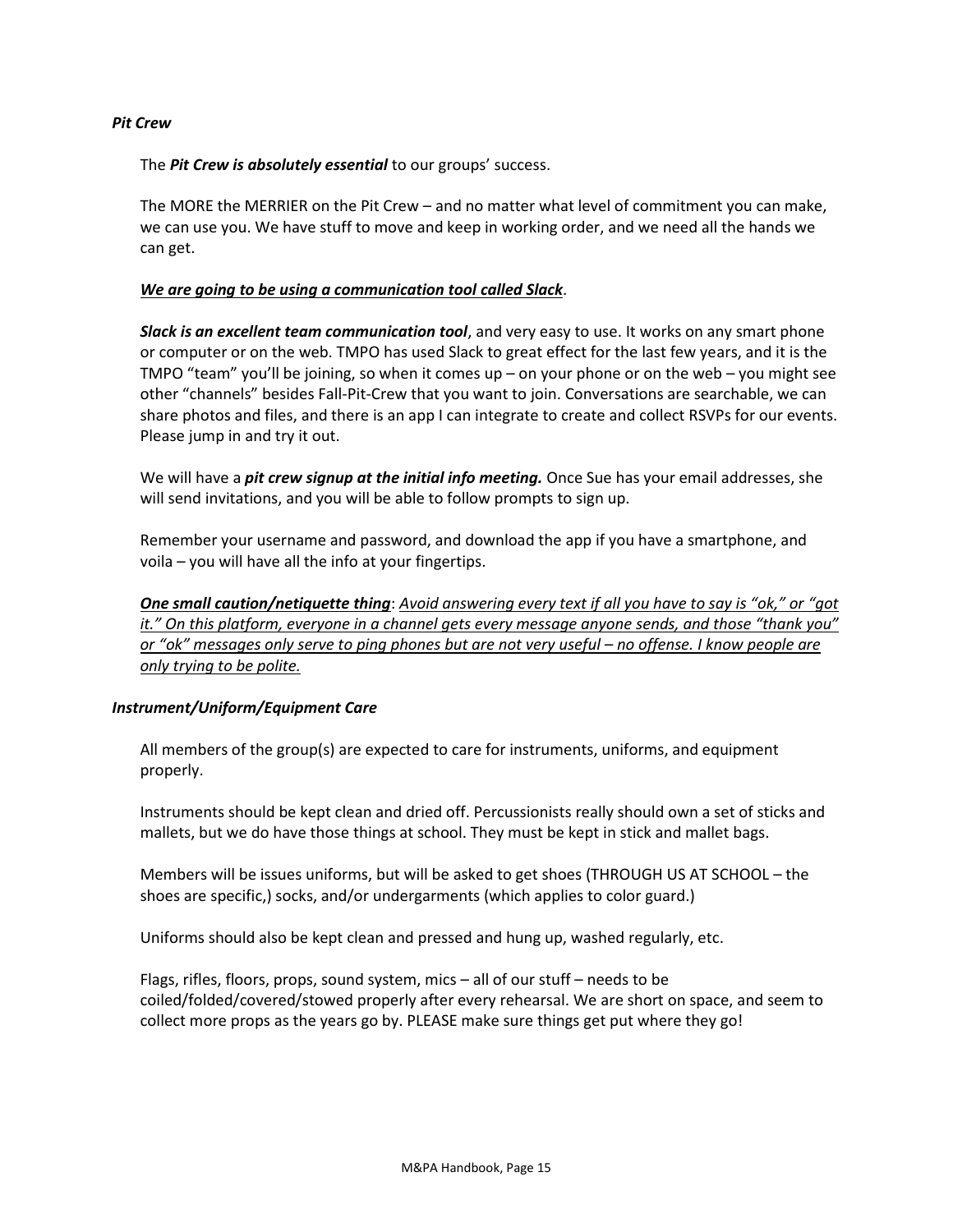#### *Where's the Show?*

Shows are at various places, and are listed on schedules/calendars and the main marching pages once we are registered.

As each show approaches – sometimes as late as the week of the show – we are assigned our performance times, and I open the individual show page with maps and addresses and itineraries – which I also email and post on the Remind group.

Shows have an admission charge of \$8 and \$10, with admission to Finals being \$15. Members of the groups, staff, and Pit Crew are admitted free of charge.

There are concessions sold at each show, as well, and students should bring some money to take advantage of that. If they would rather carry their own food they can, but please be nut free.

#### *Rehearsal Protocol*

We must begin rehearsals on time. If this means you need to get to Triton before that time to finish getting ready, please do so.

Everyone helps with all equipment – both before and after the rehearsal. We have a lot to move, and it is unfair to expect the same few people to be staying late every rehearsal to put things away. The more helpers, the faster things are stowed.

Stow equipment properly. We have very little storage space, and we seem to collect props and equipment. All of this must be put away every single time we use it to prevent loss or damage, and to keep the band room functional for all the different groups who live there.

Guard members are asked to wear all black clothing to rehearsals, making it easier to clean all the visuals. Leggings, capris, yoga pants, tank tops, t-shirts, and long sleeve tees are all permissible for our rehearsing.

Percussion members should wear show footwear at rehearsals when we will be working on drill.

For shows, make sure you bring your uniform, instrument, a change of clothes for after the performance, money for concessions.

And a smile. Always a smile!

#### *Homework: PRACTICE*

You have a standing, every single night, homework assignment in this group.

Practice. For at least 15 minutes every day, spend time working on our music/equipment/body work. Go to the parts you don't know as well and practice them.

If everyone in our group does this, we will be more successful more quickly, and can get to fine tuning and expressive ideas that take coordination and rehearsal time to perfect.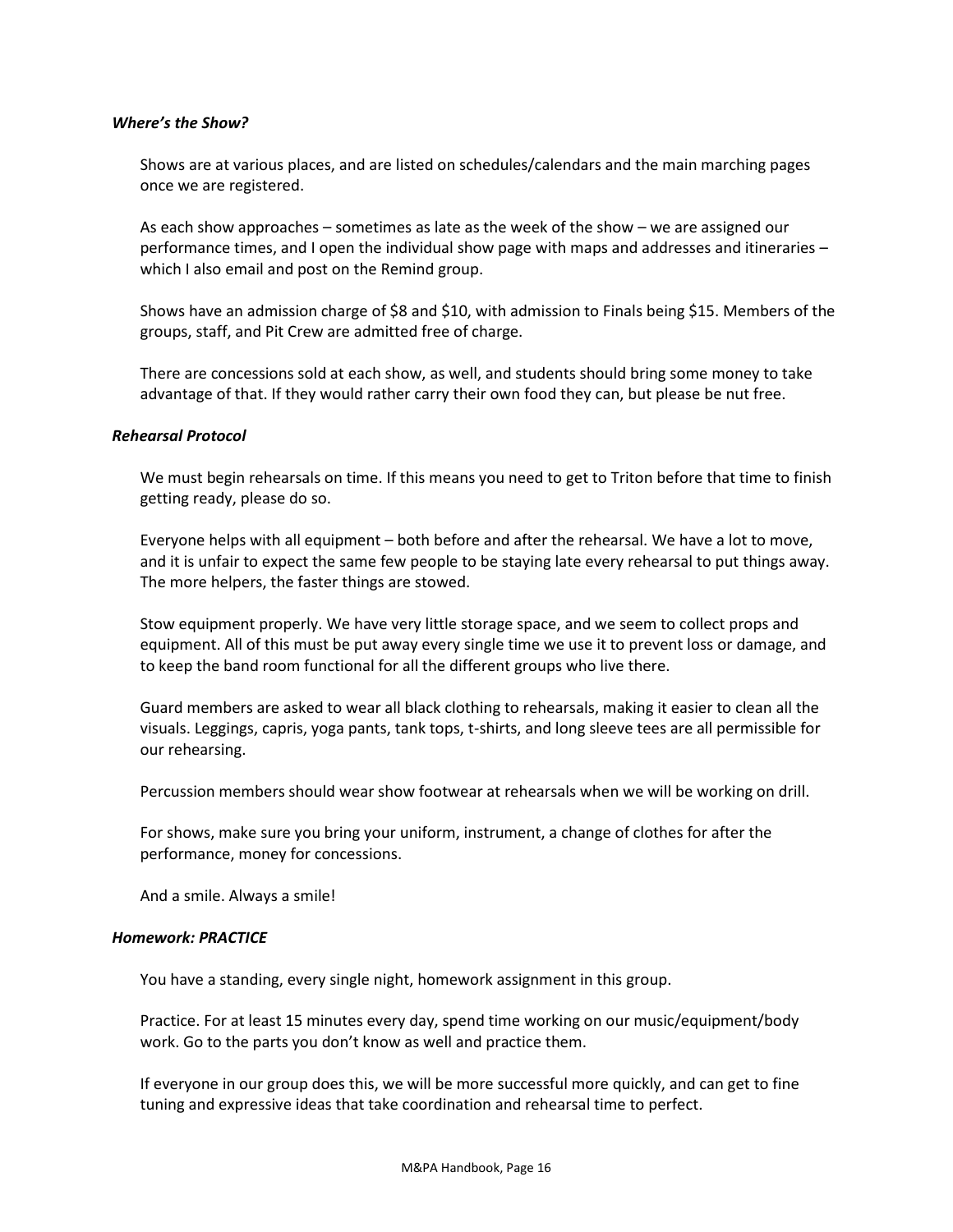This group will be only as good as the person who practices least. One person can hold the entire group back, and make the performance less successful. Don't let that be you.

## *Season T-shirts, jackets, sweatshirts*

We always create a t-shirt for whatever show we are doing in a season, and we really hope all members will buy one. Please contact Sue Densmore if there is financial hardship – we will figure out how to help everyone get these.

Optionally, each group has jackets. If new members want to order these, they can. Price varies by design, so ask the group directors about these.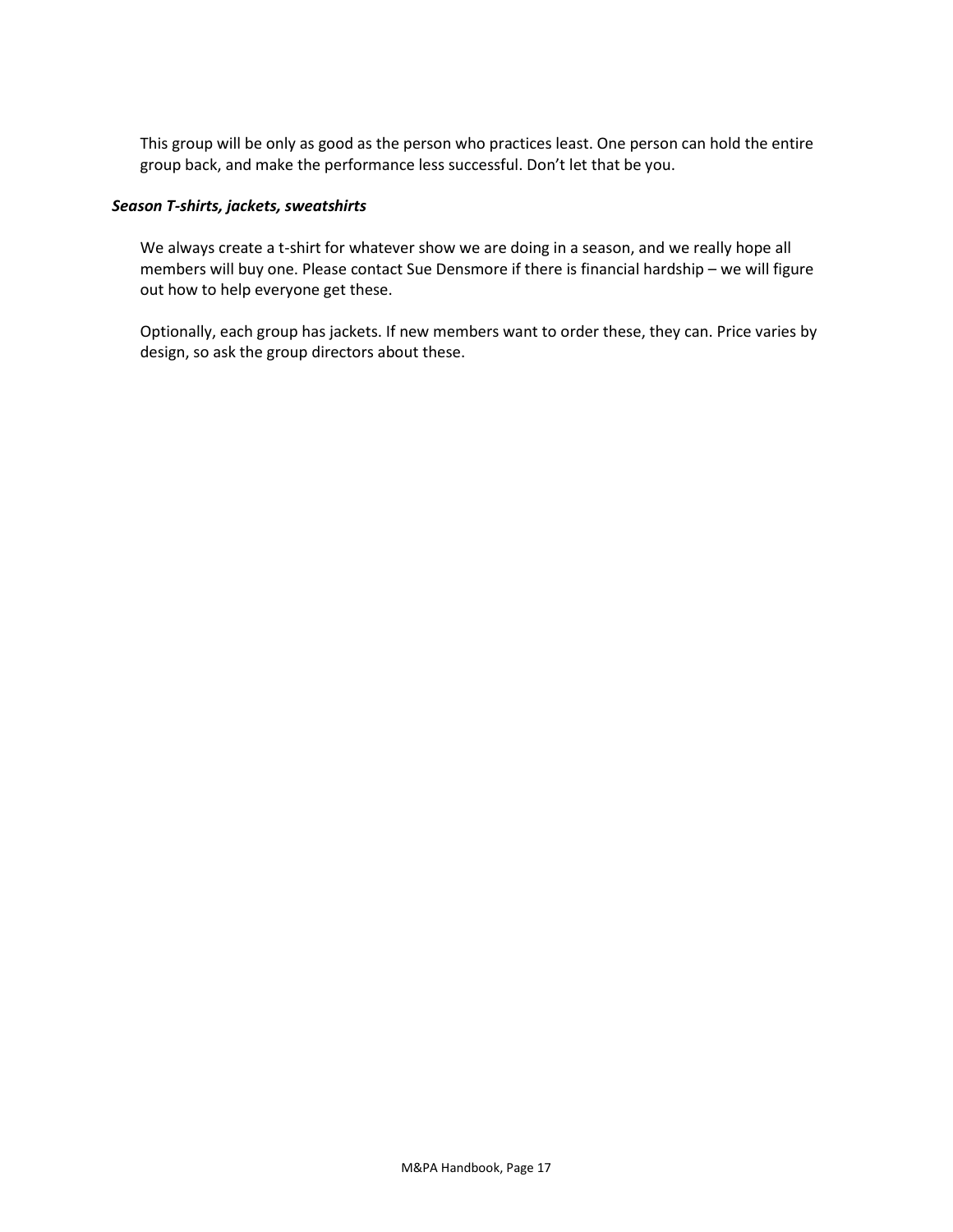# *Spring Musical*

## *(Production dates: March 5-8, 2020)*

In addition to the info in the general section of this handbook, the Musical has some group specific info people should know.

Please remember to go t[o www.tritonarts.net](http://www.tritonarts.net/) to find the detailed schedule and a calendar you can subscribe to by hovering your mouse over "Drama" and choosing "Spring Musical."

#### *User Fees*

The Musical has a user fee of \$100. Instructions for paying those fees can be found on the Arts website – [www.tritonarts.net.](http://www.tritonarts.net/)

Our registrations and fees are completed through My School Bucks, NOT the same system used by athletics.

- Go to [www.tritonschools.org](http://www.tritonschools.org/)
- On the right-hand side, choose "Registrations and Payments"
- Look for "My School Bucks," and click it.
- Find "HS Musical," and add it to your cart.
- Add your student name, and then follow the prompts to pay. (If you are on any kind of fee assistance this will automatically be figured in.)

## *Staff*

There are several people who work with our productions.

For the musical, these people are as follows:

Sha Riordan, Director [sharon.riordan@tritonschools.org](mailto:sharon.riordan@tritonschools.org) Holly Nowak, Musical Director Deb Beal, Choreographer Lisa Johnson, Costumer TBD, Tech Design Neil Butler, Set Design/Construction Sue Densmore, Conductor/Producer

In general, ALL contact should come through Sha Riordan, Director. Email would be best.

Reminder: To join our Remind group: Text @tritonmus to 81010.

Remind works with any phone via SMS. There are also smartphone apps which are excellent, and it can be accessed on the web at [www.remind.com.](http://www.remind.com/)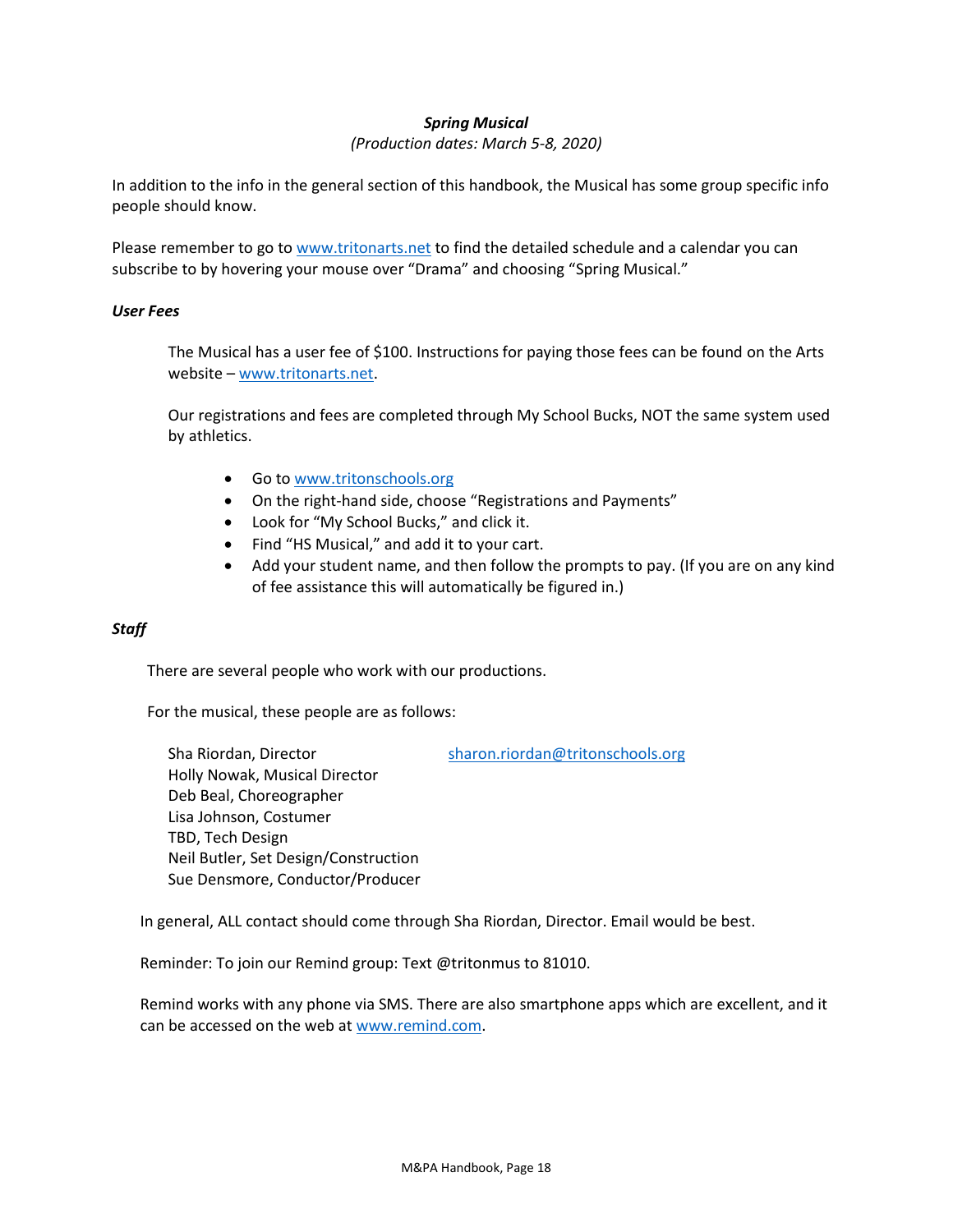## *Student Leadership*

Our productions allow for students to work in the cast or backstage, but we also have a Stage Manager for each production. The Stage Manager will be appointed before the production begins. That individual will be an admin on the text group, and most of the messages to that group will come from them.

## **Schedule**

Though the overall structure of the schedule is posted on the calendar, we have a Call Board outside A205 in the drama hallway.

All members of the production should check that board often to get the detailed plan for the week's schedules – who is called, when, what scenes are being covered, etc. Information will also be posted there about costuming.

Cast members will be responsible for acquiring character shoes. Specific information is posted on the Call Board. Reminders are sent to the text group.

### **Rehearsal Protocol**

Not all cast members are called to all rehearsals. When you are called, there are some things to keep in mind.

- We may not be rehearsing your scene right away. If this is the case, please take the time to study lines, or do homework. Please do not use this as an opportunity to sit in the house or backstage and socialize – this is disruptive to the other items being rehearsed that day.
- Wear comfortable clothes and character shoes (as soon as you have them.) Get used to moving around in the right footwear.
- No phones on stage or back stage.
- No chewing gum on stage or back stage.
- Please clean up after yourself in the auditorium. As a public space, it gets used for things other than our classes and rehearsals.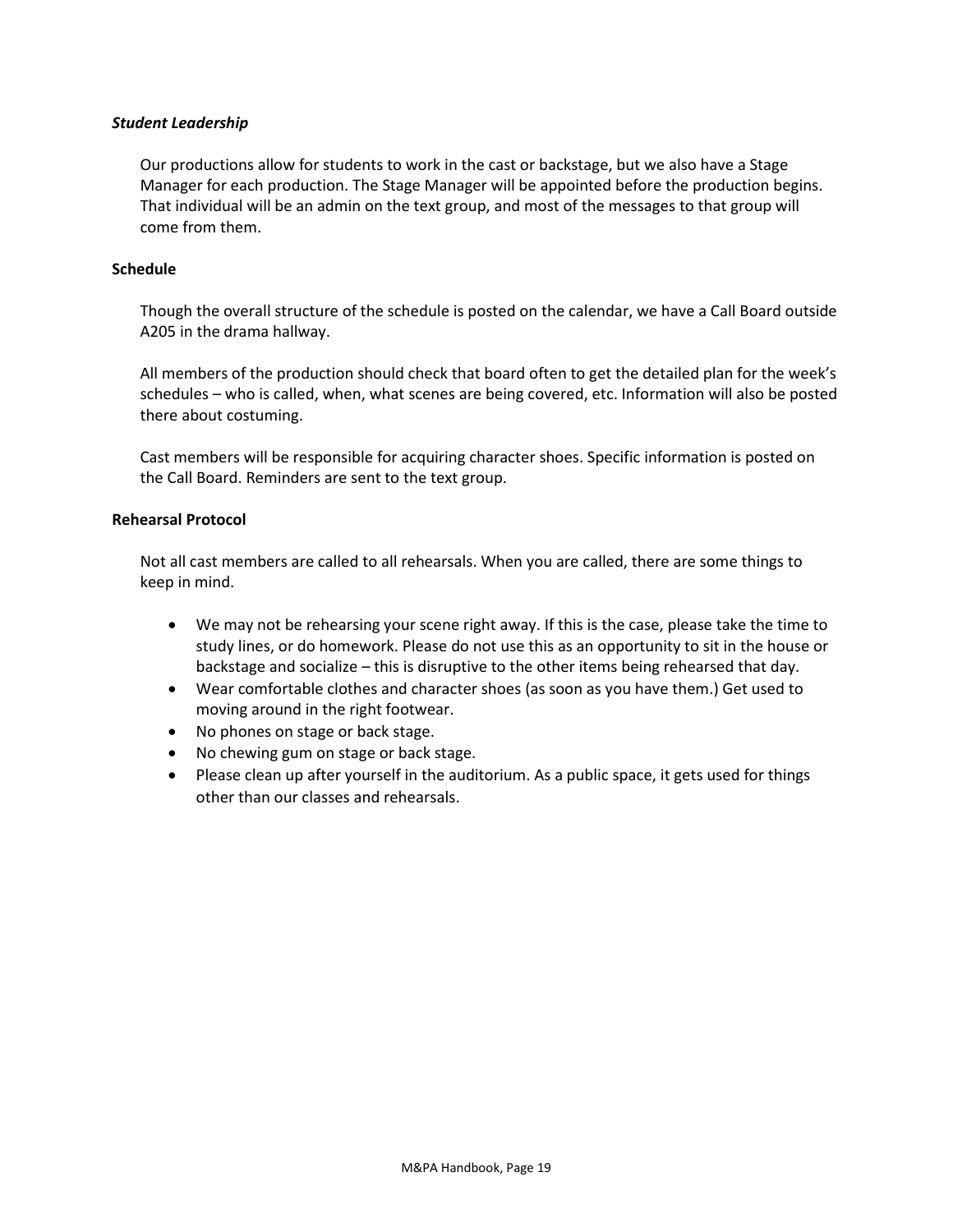# *Concert Band/Jazz Band*

In addition to the info in the general section of this handbook, Concert Band and Jazz Band have some group specific info people should know. Please remember to go t[o www.tritonarts.net](http://www.tritonarts.net/) to find the calendars.

# *Performance/Rehearsal Dates*

This group has several performances, all of which are **required** of all members.

- December 12: Senior Citizen Tea (in school; casual uniform; CONCERT BAND EXEMPT)
- December 16: Winter Dress Rehearsal (5:30)
- December 19: Winter Concert (7PM; formal uniform)
- May 12: Spring Dress rehearsal (5:30)
- May 14: Spring Concert (7PM; causal uniform)
- June 6: Graduation (11AM; summer "formal")

Please note these dates and plan accordingly.

*Jazz Band members are also required to perform with the Concert Band. You will need to get Concert Band into your schedule, or commit to learning the music independently and attend extra band rehearsals outside school.* 

# *SPECIAL NOTE: Please DO NOT plan to take the SAT test on June 6*.

# *Concert Attire*

*Formal Uniform* consists of dark colored/muted toned skirts, dresses, dress trousers, sport shirts with collars and ties. (Women's Choir will wear navy blue dresses, and the Men's Choir usually wears black trousers with blue shirts, so, though there is no color requirement, shades of blue tend to carry the day.)

*Casual uniform* consists of khakis with navy shirts. If the groups wish, we can design a shirt for the band or jazz band, and these can be ordered for about \$25 sometime in October.

*Summer formal*, for graduation, is about the weather. Light sundresses, skirts, dress trousers, shirts with collars and ties, formal closed toe footwear. NO shorts. NO heels are allowed on the turf. Bring water and sunblock.

# *Student Leadership*

Music groups are great places for students to exercise some leadership. We use section leaders to help with rehearsal, and we need student assistance with tracking music.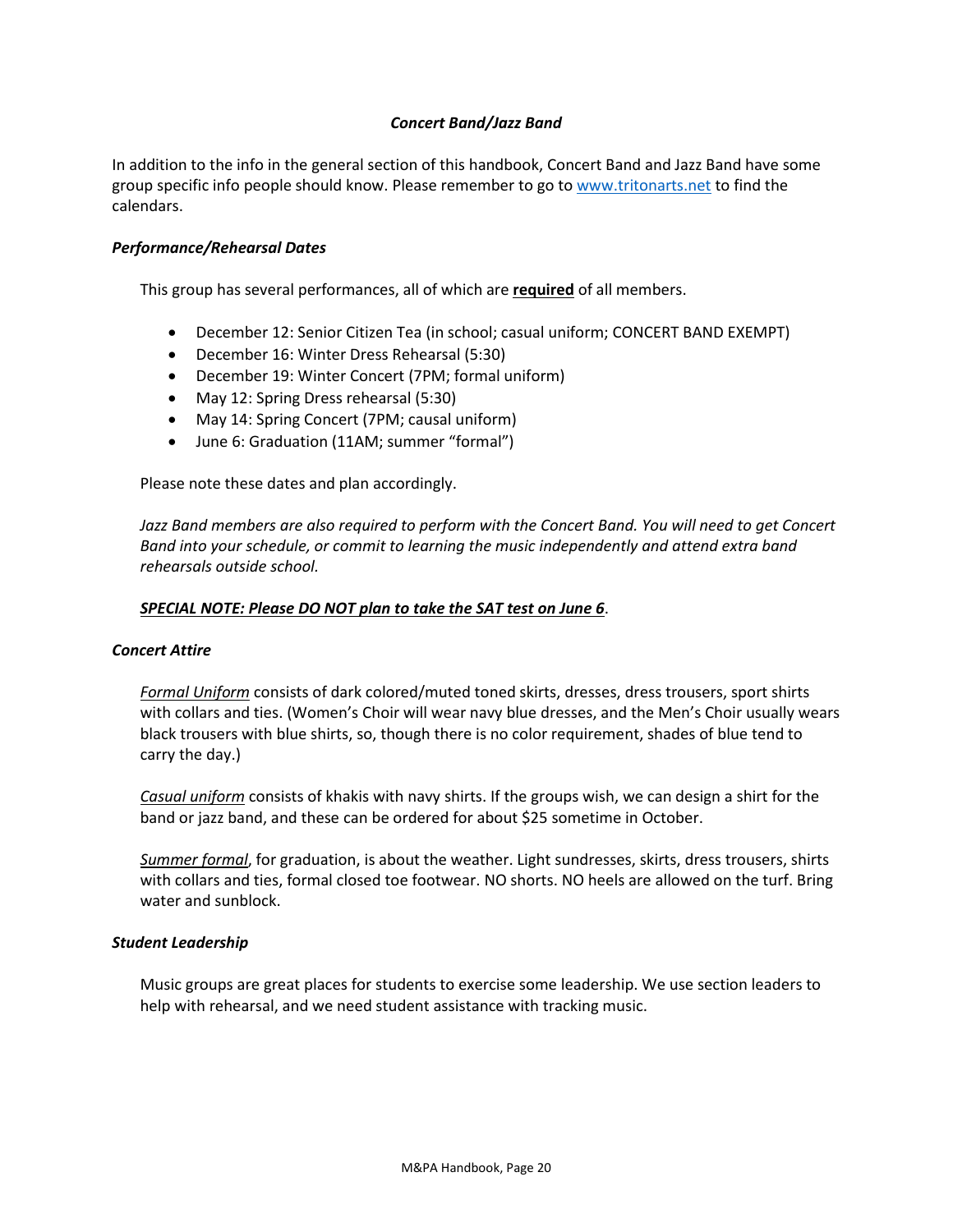## *Communication*

Contact should come through Sue Densmore, Director. Email or Remind (suedensmore) would be best, but she can also be found on other messaging apps as suedensmore (WhatsApp, Signal, Telegram.)

Reminder: To join our Remind group: Text @tritoncon to 81010.

Jazz Band members should join the Concert Band group mentioned above, and also our own group: Text @tritonja to 81010.

Remind works with any phone via SMS. There are also smartphone apps which are excellent, and it can be accessed on the web at www.remind.com.

### *Instrument/Equipment Care*

All members of the group(s) are expected to care for instruments and equipment properly. Instruments should be kept clean and swabbed out.

Reed players should have at least two reeds ready to go at all times. Reeds are available for purchase at school in the cabinet near the sink in the band room. This is generally done on the honor system. If people are not honorable, we will quickly run out of reeds and not be able to acquire more – it is the payment for these reeds that is used to pay for the next order. Please be honorable.

Brass players should have valve oil on hand. We can order valve oil if need be, but we do not keep it in stock like reeds which are used much more quickly. Percussionists should own a set of sticks and mallets, but we do have some of those things at school. They must be kept in stick and mallet bags.

Instruments should be stored in lockers at all times. We do not have the space for them to be anywhere except where they belong. Lockers should be kept locked.

### *Grading*

Not all students are born with the same level of innate aptitude for music, but everyone can succeed and all are contributors to our groups. Expectations are that students will grow and improve from where they start to where they end. We use a generalized rubric for performance assessments for our occasional quizzes and tests.

Components:

- Required Rehearsals/Performances 60%
- Classwork 30%
- Performance Quizzes/Graded Assignments\* 10%

### Grading Rubric: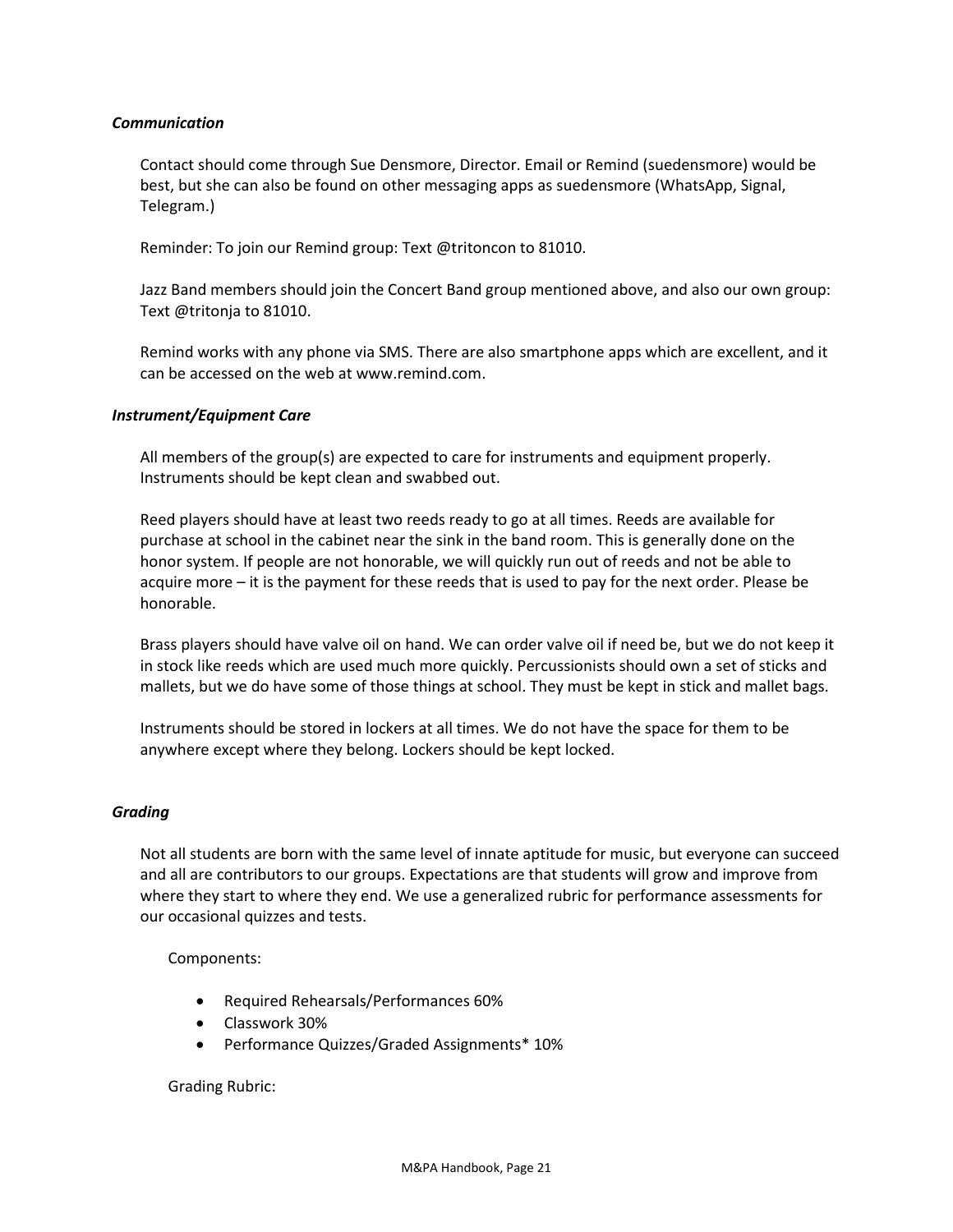- A All notes, rhythms and interpretive elements are correct.
- B Infrequent mistakes occur.
- C Regular mistakes throughout, but performance still resembles the song.
- D A performance is given, but it does not resemble the song.
- F No performance given.

## *Homework: PRACTICE*

You have a standing, every single night, homework assignment in this class.

Practice. For at least 15 minutes every day, spend time working on our music. Go to the parts you don't know as well and practice them.

If everyone in our group does this, we will be more successful more quickly, and can get to fine tuning and expressive ideas that take coordination and rehearsal time to perfect. This group will be only as good as the person who practices least. One person can hold the entire group back, and make the performance less successful. Don't let that be you.

## *TurnItIn.com*

Sometimes your homework will be a short writing assignment, or a recording of an excerpt from our music. These assignments will be uploaded to TurnItIn.com. You will likely have this set up via English classes, but please feel free to ask for assistance if this doesn't happen. My "class" on turnitin.com for all members of performing groups is class code 21453280, and then you would use passcode slimshady20 to become part of the class.

### *Final thought*

Performance is a group effort. Each performer, from the most to the least talented, must make a significant contribution for the group to succeed. The failure of even one student has a negative effect on the overall performance. Therefore, one of the goals of the high school instrumental program is to instill the following qualities in each student:

- 1. **Commitment** Attendance and promptness at all rehearsals and performances.
- 2. **Self-discipline** The willingness of each individual to work at a level required to attain group success.
- 3. **Teamwork** The willingness to help everyone do well for the overall group good.
- *4.* **Personal responsibility** Remember, every other member of the band is counting on you to perform up to your capabilities. Don't let them down!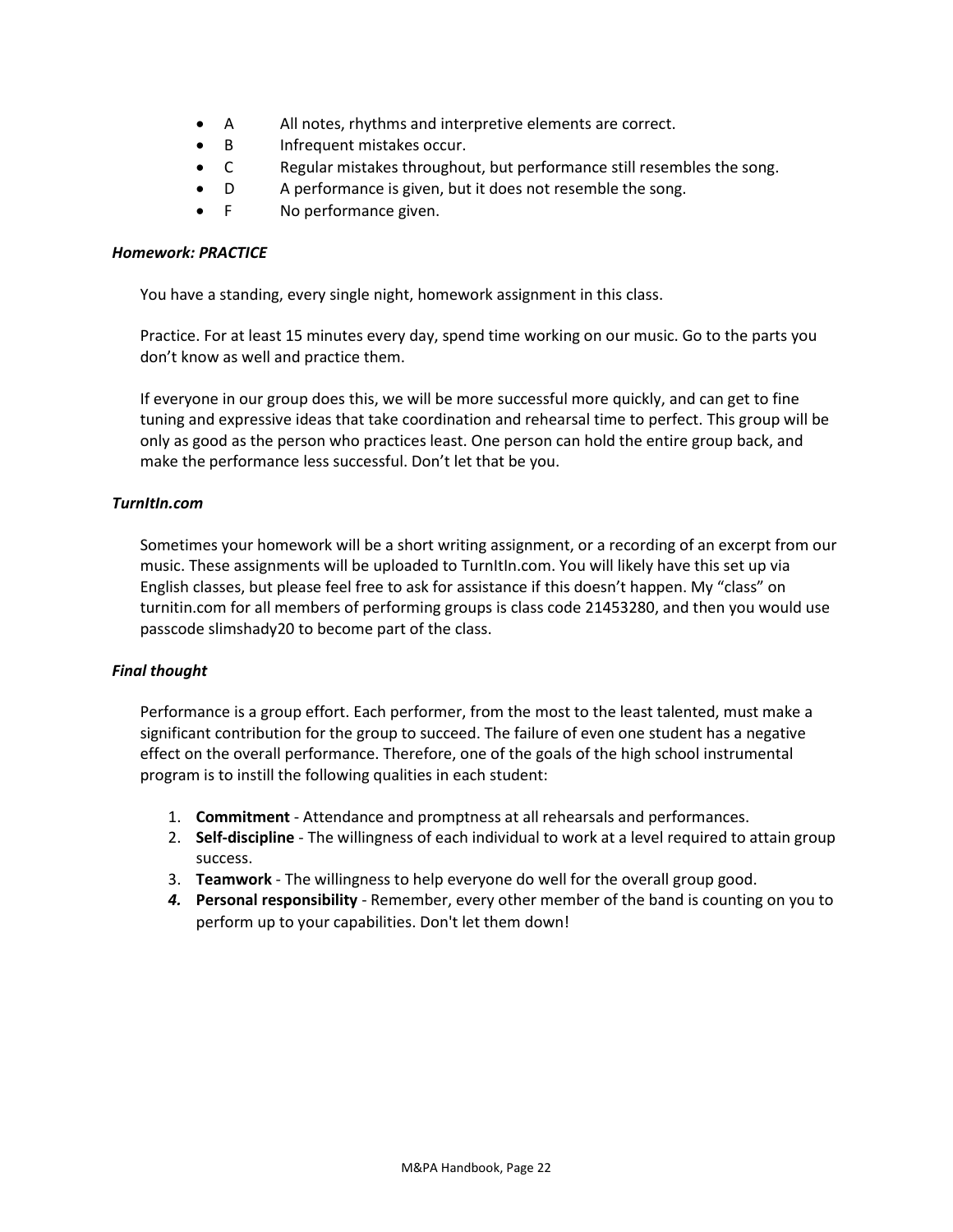# *Singers/Jazz Choir*

In addition to the info in the general section of this handbook, Singers and Jazz Choir have some group specific info people should know. Please remember to go t[o www.tritonarts.net](http://www.tritonarts.net/) to find the events calendar for download.

## *Performance/Rehearsal Dates*

This group has several performances, all of which are required of all members.

- December 12: Senior Citizen Tea (in school; casual uniform)
- December 16: Winter Dress Rehearsal (5:30)
- December 19: Winter Concert (7PM; formal uniform)
- May 12: Spring Dress rehearsal (5:30)
- May 14: Spring Concert (7PM; causal uniform)
- June 6: Graduation (11AM; summer "formal")

Please note these dates and plan accordingly.

*Members of Jazz Choir are required to perform with Singers in the concerts. You will need to fit Singers into your schedule, or you will need to commit to learning the music independently and attending extra Singers rehearsals outside of school.*

# **SPECIAL NOTE: Please DO NOT plan to take the SAT test on June 6**.

### *Concert Attire*

*Formal Uniform* consists of dark colored/muted toned skirts, dresses, dress trousers, sport shirts with collars and ties. Women's Choir will wear navy blue dresses, and the Men's Choir usually wears black trousers with blue shirts, so, though there is no color requirement, shades of blue tend to carry the day.

*Casual uniform* consists of khakis with Singers shirts, which can be ordered for about \$25 sometime in October.

*Summer formal*, for graduation, is about the weather. Light sundresses, skirts, dress trousers, shirts with collars and ties, formal closed toe footwear. NO shorts. NO heels are allowed on the turf. Bring water and sunblock.

### *Student Leadership*

Music groups are great places for students to exercise some leadership. We use section leaders to help with rehearsal, and we need student assistance with tracking music.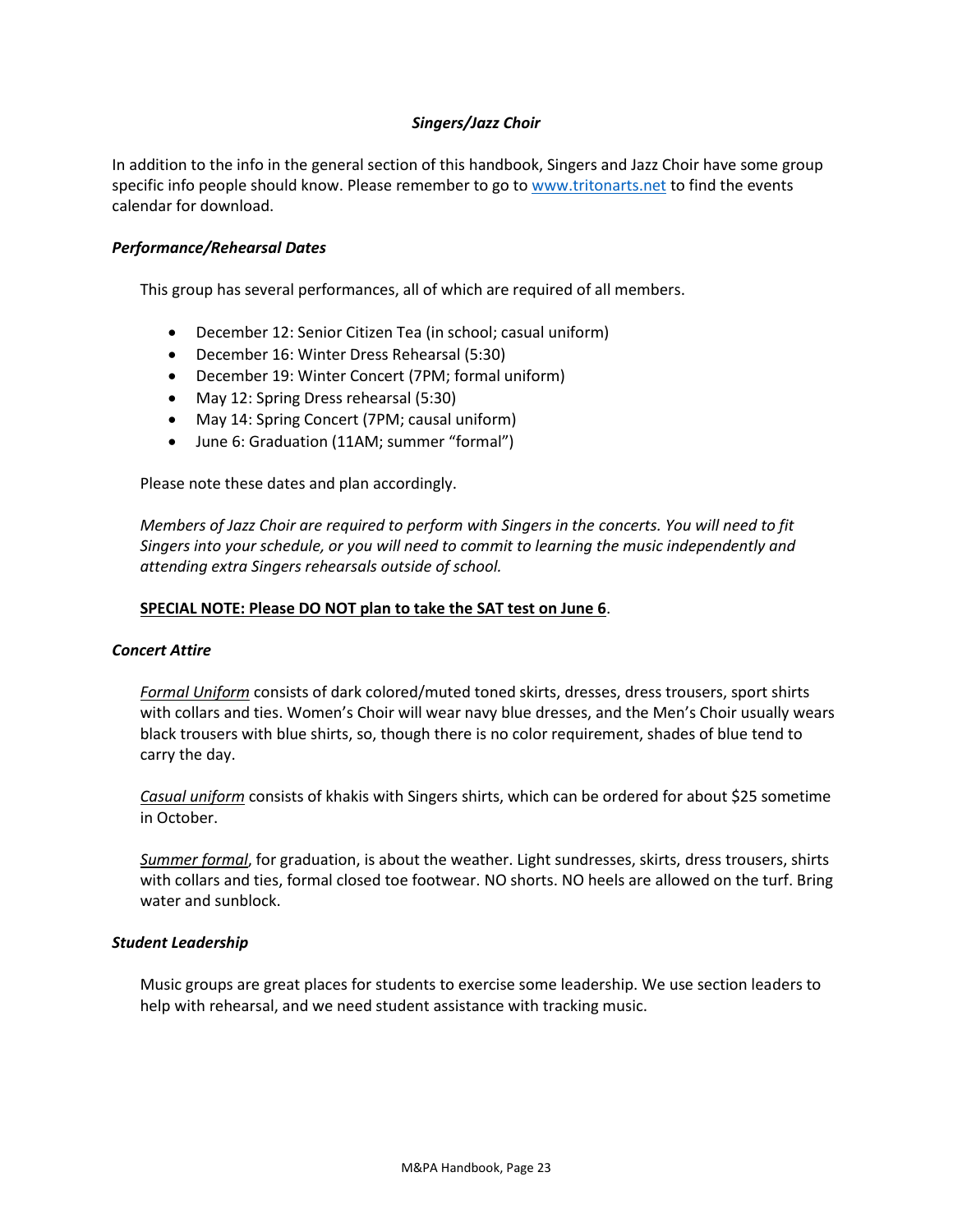## *Communication*

Contact should come through Sue Densmore, Director. Email or Remind (suedensmore) would be best, but she can also be found on other messaging apps as suedensmore (WhatsApp, Signal, Telegram.)

Reminder: To join our Remind group: Text @tsing112 to 81010.

Jazz Choir members should join both the Singers group mentioned above, and the Jazz Choir group: Text @tritonjaz to 81010.

Remind works with any phone via SMS. There are also smartphone apps which are excellent, and it can be accessed on the web at www.remind.com.

## *Grading*

Not all students are born with the same level of innate aptitude for music, but everyone can succeed and all are contributors to our groups.

Expectations, then, are that students will grow and improve from where they start to where they end. We use a generalized rubric for performance assessments. Sometimes we will have a quiz on a section of music we are learning, and we are always trying to incorporate reading and notation into our classes.

Components:

- Required Rehearsals/Performances 60%
- Classwork 30%
- Performance Quizzes/Graded Assignments\* 10%

Grading Rubric:

- A All notes, rhythms and interpretive elements are correct.
- B Infrequent mistakes occur.
- C Regular mistakes throughout, but performance still resembles the song.
- D A performance is given, but it does not resemble the song.
- F No performance given.

### *Homework: PRACTICE*

You have a standing, every single night, homework assignment in this class.

Practice. For at least 15 minutes every day, spend time working on our music. Go to the parts you don't know as well and practice them. If everyone in our group does this, we will be more successful more quickly, and can get to fine tuning and expressive ideas that take coordination and rehearsal time to perfect. This group will be only as good as the person who practices least. One person can hold the entire group back, and make the performance less successful. Don't let that be you.